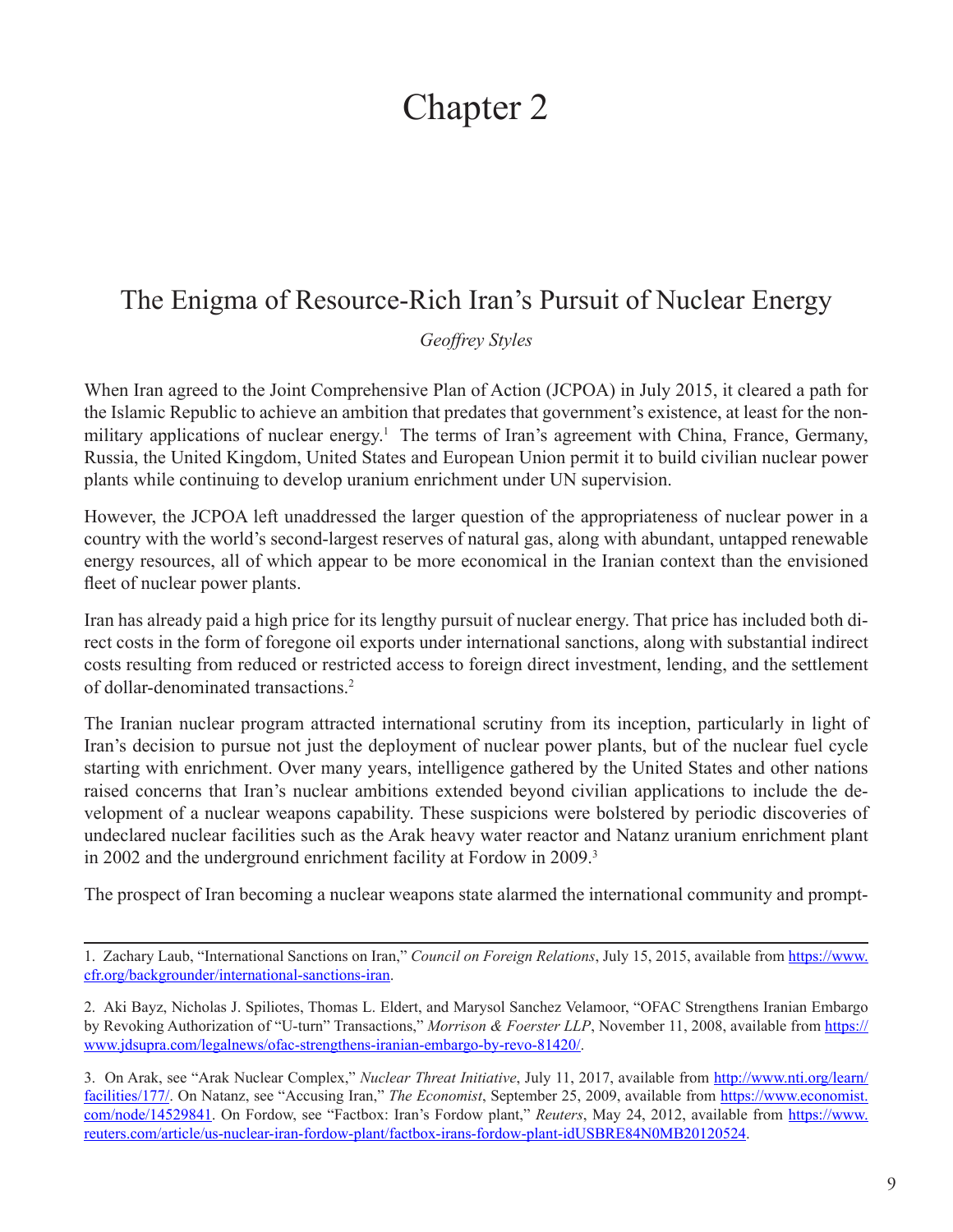ed successive rounds of increasingly strict United Nations sanctions, beginning in 2006.4 At their most restrictive point, the sanctions targeted Iran's oil industry and oil exports, the country's principle source of foreign exchange and the engine of its economy. Other sectors and designated groups were also affected, including entities closely linked with the economic interests of Iran's leadership.<sup>5</sup>

From late 2011 the combination of U.S. and UN sanctions had a severe effect on Iran. As seen in Figure 1 below, the Iranian economy contracted in three of the four years the strictest sanctions were in place. During this period the country significantly underperformed the broader Middle East and North Africa region, which otherwise enjoyed steady, moderate growth.<sup>6</sup>





Considering only the impact on Iran's global sales of crude oil, its oil exports were cut by around 1.3 million barrels per day.<sup>8</sup> An accurate estimate of total foregone oil profits on these volumes is impractical, since some of this oil was produced and stored for later sale, while other production was shut in, some of which may have been lost permanently. However, as reported by OPEC, the cumulative reduction in Iran's oil revenues in 2012-15, compared to 2011, came to \$215 billion.9 Even after excluding the portion of that attributable to lower international oil prices in 2014 and 2015, the cost to Iran's economy still exceeded \$175 billion, equivalent to around 5 months of current GDP.

5. Mark Dubowitz and Saeed Ghasseminejad, "Hit Ayatollah Khamenei in His Pocketbook," *The Wall Street Journal*, July 22, 2018, available from <https://www.wsj.com/articles/hit-ayatollah-khamenei-in-his-pocketbook-1516666405>*.*

6. Valentina Romei and Hannah Murphy, "Election to dictate fate of Iran's recovery: In charts," *The Financial Times*, May 18, 2017, available from <https://www.ft.com/content/b6994c78-36f3-11e7-bce4-9023f8c0fd2e>*.*

7. "Six charts that explain the Iran protests," *BBC*, January 4, 2018, available from [http://www.bbc.com/news/world-middle](http://www.bbc.com/news/world-middle-east-42553516)[east-42553516](http://www.bbc.com/news/world-middle-east-42553516)*.*

8. Kenneth Katzman, *Iran Sanctions*, Washington DC: Congressional Research Service, 2018, available from [https://fas.org/](https://fas.org/sgp/crs/mideast/RS20871.pdf) [sgp/crs/mideast/RS20871.pdf](https://fas.org/sgp/crs/mideast/RS20871.pdf).

9. *OPEC Annual Statistical Bulletin 2016*, available from [http://www.opec.org/opec\\_web/static\\_files\\_project/media/down](http://www.opec.org/opec_web/static_files_project/media/downloads/publications/ASB2016.pdf)[loads/publications/ASB2016.pdf.](http://www.opec.org/opec_web/static_files_project/media/downloads/publications/ASB2016.pdf)

<sup>4</sup>. Zachary Laub, "International Sanctions on Iran."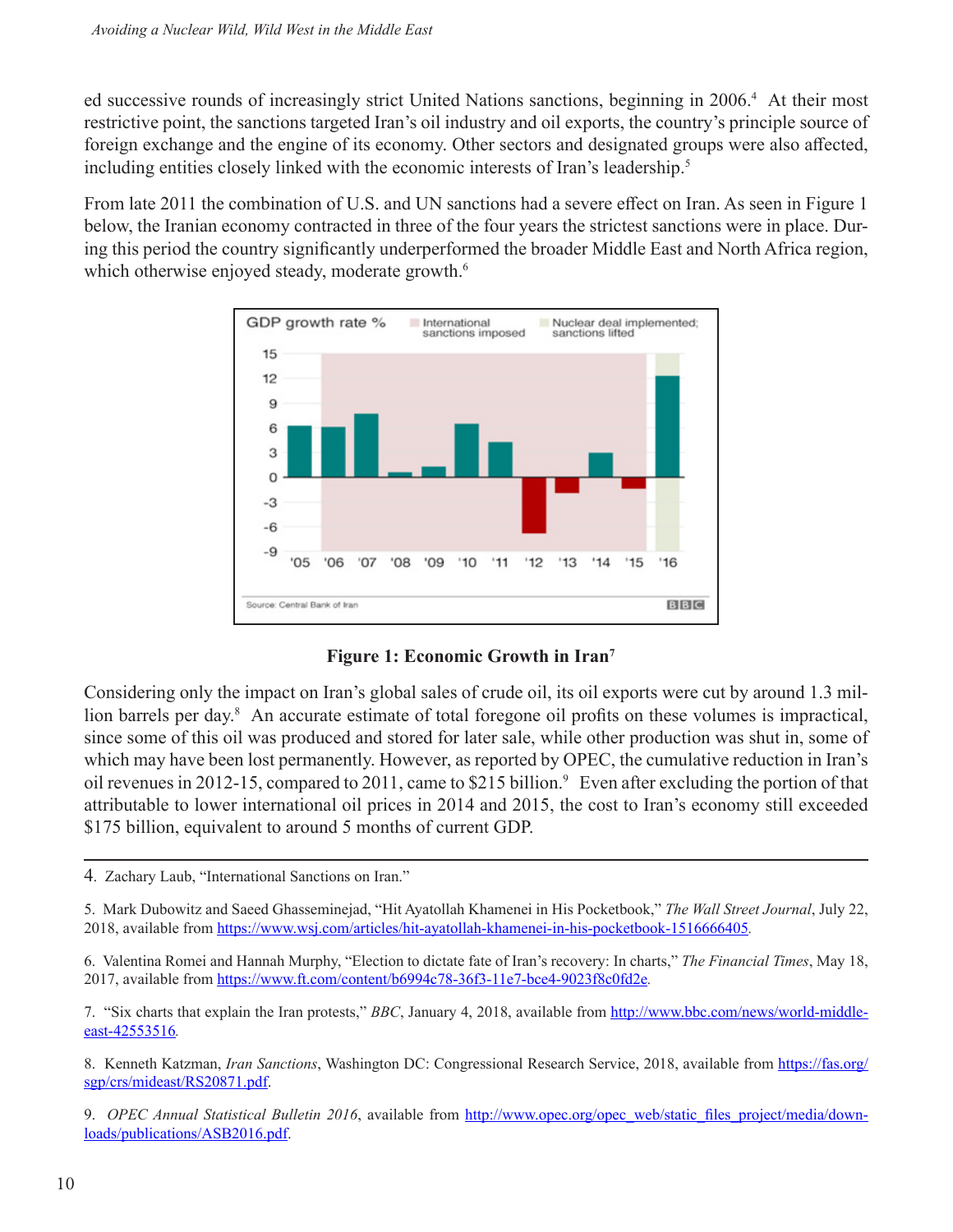Nor were sanctions the only pressure exerted on Iran in conjunction with its nuclear program. From the mid-2000s until 2013's "Joint Plan of Action," nuclear negotiations with Iran ebbed and flowed without a clear prospect of reaching resolution.<sup>10</sup> The determination of the Iranian government not to give up or sharply constrain the activities in question fueled speculation that Iran's nuclear ambitions could only be curbed through military strikes, whether by the United States, an international coalition, or regional powers.<sup>11</sup> This prospect appeared sufficiently likely to influence global oil markets by means of an "Iran risk premium" that helped to push oil prices above \$100 per barrel on their way to an all-time high of \$148 in 2008.12

Iran's agreement in 2015 finally to limit its efforts, particularly with regard to enrichment, has been rewarded with the lifting of the nuclear-specific sanctions on the oil and gas industry along with many of those affecting other sectors. Some sanctions related to other aspects of Iran's policies and regional actions remain in place, but commercial ties, particularly with European countries and companies, have rebounded. Foreign direct investment increased to \$12 billion in 2016, or roughly five times the average of 2003-2010. More than two-thirds of that investment was in oil and gas exploration, production, and processing.13

Meanwhile, Iran's single existing light-water reactor is in operation at Bushehr, with technical assistance from Russia. The facility is essentially a Russian modification of the previously uncompleted, pre-Iranian Revolution design and construction by Siemens of Germany, completed in 2011 by Russian contractors.14 Under the terms of Iran's nuclear power agreement with Russia, the latter is responsible for fueling this reactor and will receive all spent fuel from its operation. The second of as many as eight additional Russian reactors is reportedly under construction at the same site.15

Iran's history of extraordinary costs incurred in pursuit of nuclear energy, along with its ongoing dependence on foreign nuclear expertise and fuel supplies, raises serious questions about the suitability of nuclear energy for the county. The county's economy has been built around its prodigious endowment of hydrocarbon resources, which meets the bulk of Iran's domestic energy needs and provides most of its income from international trade. At this point, nuclear power and even renewable energy still represent merely asterisks in its energy balances. Does Iran really need nuclear power plants to fuel its economic growth, or does it have better, more economical and less controversial options? That is the fundamental question this chapter seeks to answer.

10. Kelsey Davenport, "Implementation of the Joint Plan of Action At A Glance," *Arms Control Association*, October 2015, available from <https://www.armscontrol.org/Implementation-of-the-Joint-Plan-of-Action-At-A-Glance>.

11. David E. Sanger, "Why Not a Strike on Iran?" *The New York Times*, January 22, 2006, available from [https://www.nytimes.](https://www.nytimes.com/2006/01/22/weekinreview/why-not-a-strike-on-iran.html) [com/2006/01/22/weekinreview/why-not-a-strike-on-iran.html.](https://www.nytimes.com/2006/01/22/weekinreview/why-not-a-strike-on-iran.html)

12. Mark Gongloff, "Nymex Crude Gushing Toward \$100, Partly Because of Iran," *The Wall Street Journal*, November 8, 2011, available from<https://blogs.wsj.com/marketbeat/2011/11/08/nymex-crude-gushing-toward-100-partly-because-of-iran/>.

13. Valentina Romei and Hannah Murphy, "Election to dictate fate of Iran's recovery: In charts."

14. "Nuclear Power in Iran," *World Nuclear Organization*, April 2017, available from [http://www.world-nuclear.org/informa](http://www.world-nuclear.org/information-library/country-profiles/countries-g-n/iran.aspx)[tion-library/country-profiles/countries-g-n/iran.aspx](http://www.world-nuclear.org/information-library/country-profiles/countries-g-n/iran.aspx).

15. "Iran, Russia start construction of new Iranian nuclear plant," *Reuters*, September 6, 2016, available from [https://www.re](https://www.reuters.com/article/us-iran-russia-nuclearpower-idUSKCN11G0EB)[uters.com/article/us-iran-russia-nuclearpower/iran-russia-start-construction-of-new-iranian-nuclear-plant-idUSKCN11G0EB](https://www.reuters.com/article/us-iran-russia-nuclearpower-idUSKCN11G0EB).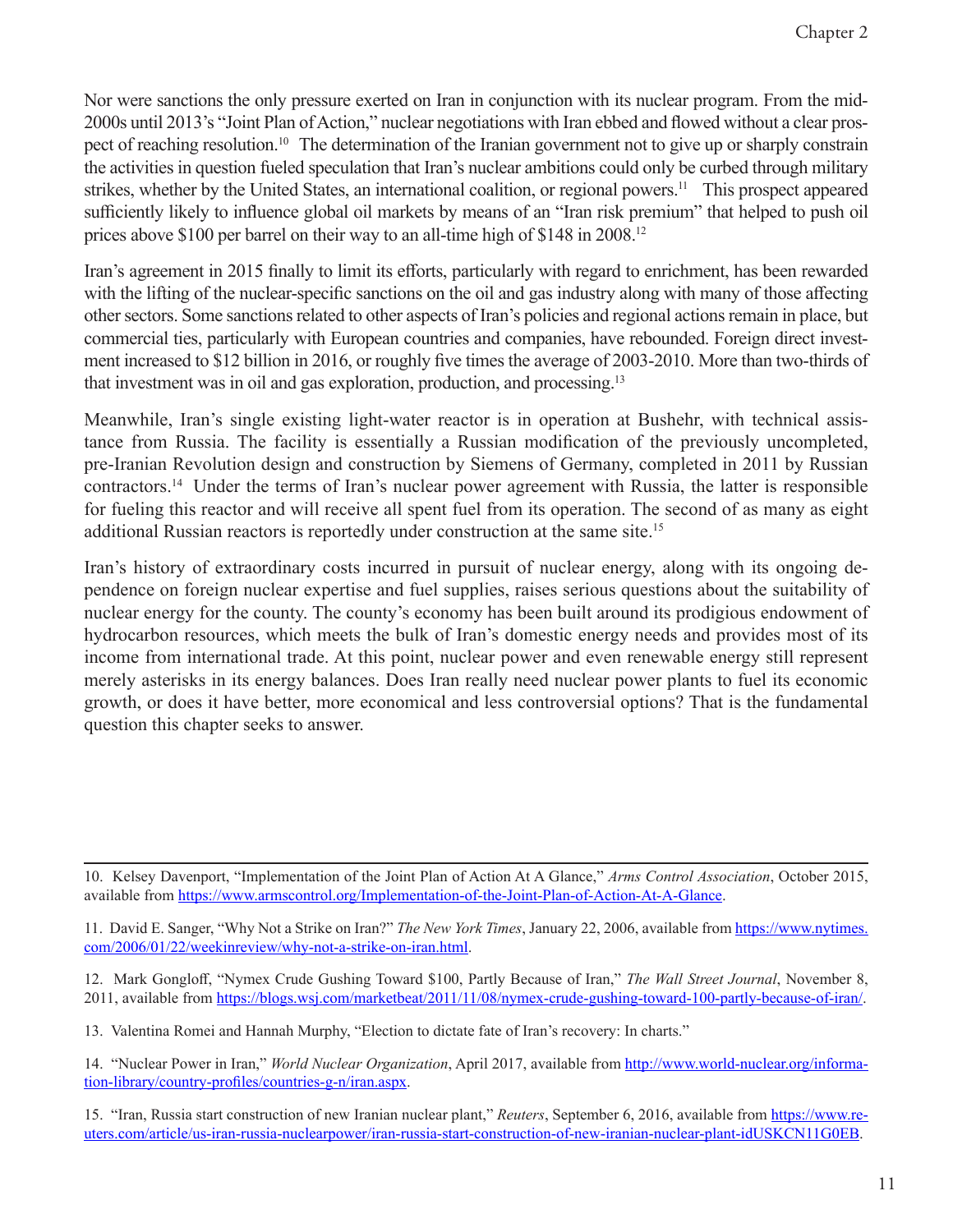#### *Energy Demand*

As indicated in the chart below (Figure 2) the energy mix of the Islamic Republic of Iran is dominated by two related fossil fuels: Petroleum and natural gas. Together these meet 98% of the country's energy demand, supplemented by modest contributions from coal, hydropower, and other renewables, and the output of country's only commercial nuclear power plant.



### **Islamic Republic of Iran**

Source: International Energy Agency

#### **Figure 2: Share of Total Primary Energy Supply in 2015**

As discussed in greater depth below, Iran has large reserves of both oil and natural gas. However, more than half of Iran's crude oil production is exported, while nearly all gas production is consumed internally. Gas is the mainstay of the domestic economy, with a 66% share of energy demand in 2015.<sup>16</sup> It is used directly in the commercial and industrial, residential, and transportation sectors. Iran is unusual among oil exporters in having nearly a quarter of its automobiles running on compressed natural gas (CNG).<sup>17</sup> Gas also fueled the bulk of Iran's electricity supply in 2015.<sup>18</sup>

In considering the current and potential future role of nuclear power in Iran's energy market, it is essential to examine where and how it competes with other energy sources. The main output of commercial nuclear power is electricity. In this respect nuclear power does not compete with the consumption of fossil fuels by motor vehicles or for process heat in industry. Space heating, transportation and other applications are amenable to electrification, but not to direct fuel substitution by nuclear energy.

Iran consumed 221,000 Gigawatt-hours (GWh) of electricity in 2015. As shown in Figure 3 below, facilities burning natural gas supplied 79% of that electricity. Another 14% was generated from oil—mainly

<sup>16.</sup> International Energy Agency, "Iran, Islamic Republic of: Balances for 2015," available from [http://www.iea.org/statistics/](http://www.iea.org/statistics/statisticssearch/report/?year=2015&country=IRAN&product=Balances) [statisticssearch/report/?year=2015&country=IRAN&product=Balances](http://www.iea.org/statistics/statisticssearch/report/?year=2015&country=IRAN&product=Balances).

<sup>17.</sup> Italian Trade Agency, "Market Overview of Automative Sector in Iran," PowerPoint Presentation, available from [http://](http://www.ra.camcom.gov.it/eurosportello/allegati-pina-newsletter/iran-automotive) [www.ra.camcom.gov.it/eurosportello/allegati-pina-newsletter/iran-automotive.](http://www.ra.camcom.gov.it/eurosportello/allegati-pina-newsletter/iran-automotive)

<sup>18.</sup> International Energy Agency, "Iran, Islamic Republic of: Electricity and Heat for 2015," available from [http://www.iea.org/](http://www.iea.org/statistics/statisticssearch/report/?year=2015&country=IRAN&product=ElectricityandHeat) [statistics/statisticssearch/report/?year=2015&country=IRAN&product=ElectricityandHeat](http://www.iea.org/statistics/statisticssearch/report/?year=2015&country=IRAN&product=ElectricityandHeat).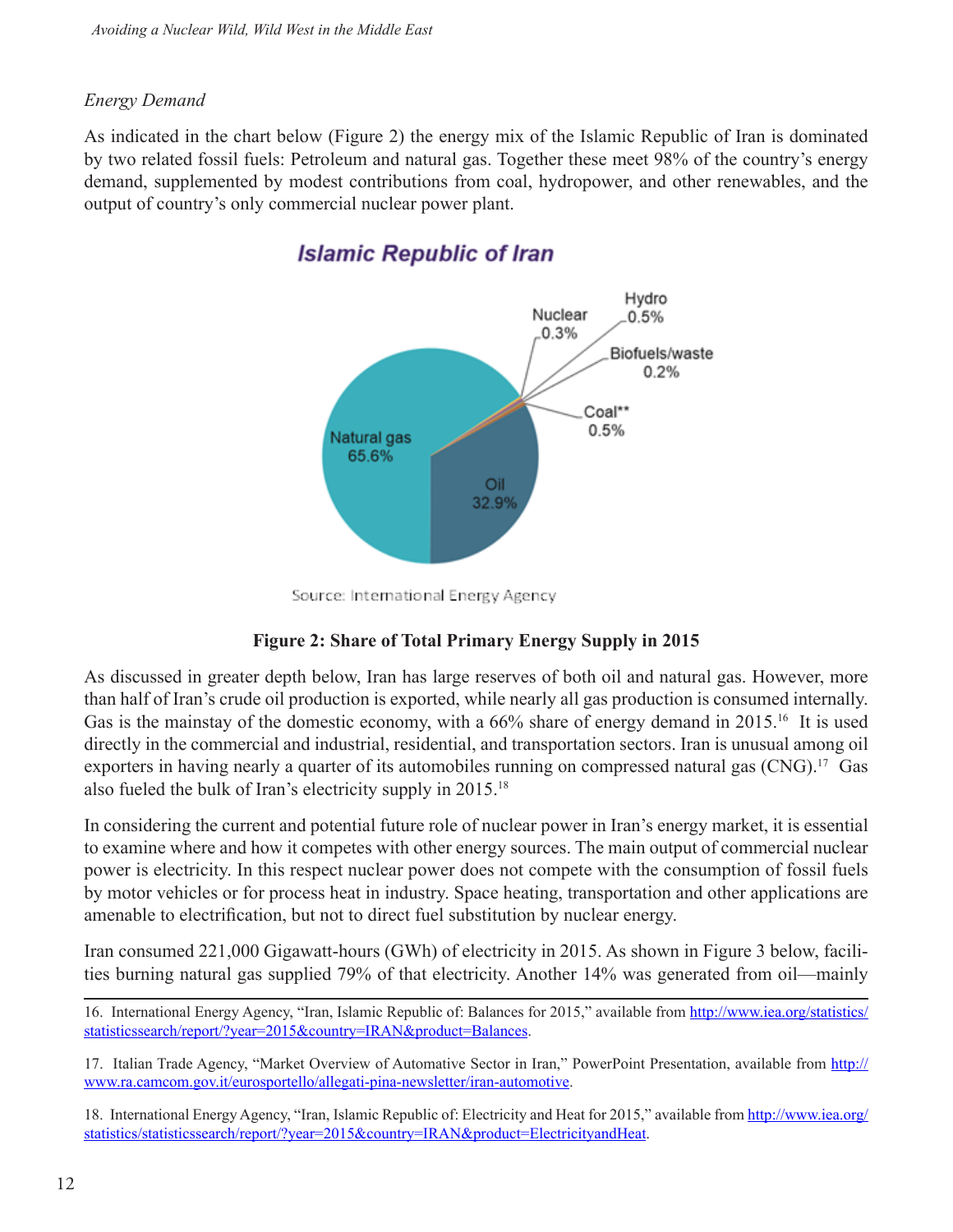seasonal use of petroleum products such as high-sulfur fuel oil—with all other sources contributing just over 6%. Within that, nuclear power stood at 1% of supply. Iran's record for seasonal peak electricity demand is approaching 56,000 Megawatts (MW), or 56 Gigawatts (GW) in summer. 19



Source: International Energy Agency

**Figure 3: Iran Electricity Generation by Fuel**

The chart above also indicates the remarkably rapid growth rate of electricity generation, and thus demand, in Iran prior to the imposition of the most restrictive UN oil sanctions. From 1995-2012 demand grew by a compound average rate of over 6.5% per year, while from 2012-15 growth slowed below 2% per year, based on data reported to the International Energy Agency (IEA).<sup>20</sup> The growth of natural gas consumption other than for electricity generation during these periods, at 8% and 3.8% per year, respectively, is similar enough to the pace of electricity demand growth to suggest that Iran's economy was not electrifying more rapidly than the overall growth of domestic energy consumption in the economy in the last two decades. If anything, electrification may have slowed relative to total energy demand while the tightest sanctions were in place and the economy contracted.

It is also evident that during the period of strongest sanctions, a pronounced shift toward oil-burning power plants occurred, and away from gas. This might be explained by depressed internal oil prices, relative to gas, if fuels were priced at market rates in Iran. However, Iran's fuels markets have been heavily distorted by subsidies of various kinds for many years. It seems equally plausible to conclude that a shift in the domestic energy mix was required to provide an outlet for oil—or its byproducts—that had to be produced due to reservoir integrity concerns or other factors, but could not practically be stored until sanctions would end at some future date.

The implementation of the JCPOA and the end of most nuclear-related sanctions, along with subsequent

<sup>19. &</sup>quot;Iran Electricity Consumption Near All-Time High," *Financial Tribune*, July 4, 2017, available from [https://financialtri](https://financialtribune.com/articles/energy/67589/iran-electricity-consumption-near-all-time-high)[bune.com/articles/energy/67589/iran-electricity-consumption-near-all-time-high.](https://financialtribune.com/articles/energy/67589/iran-electricity-consumption-near-all-time-high)

<sup>20.</sup> International Energy Agency, "Iran, Islamic Republic of: Electricity and Heat for 2015."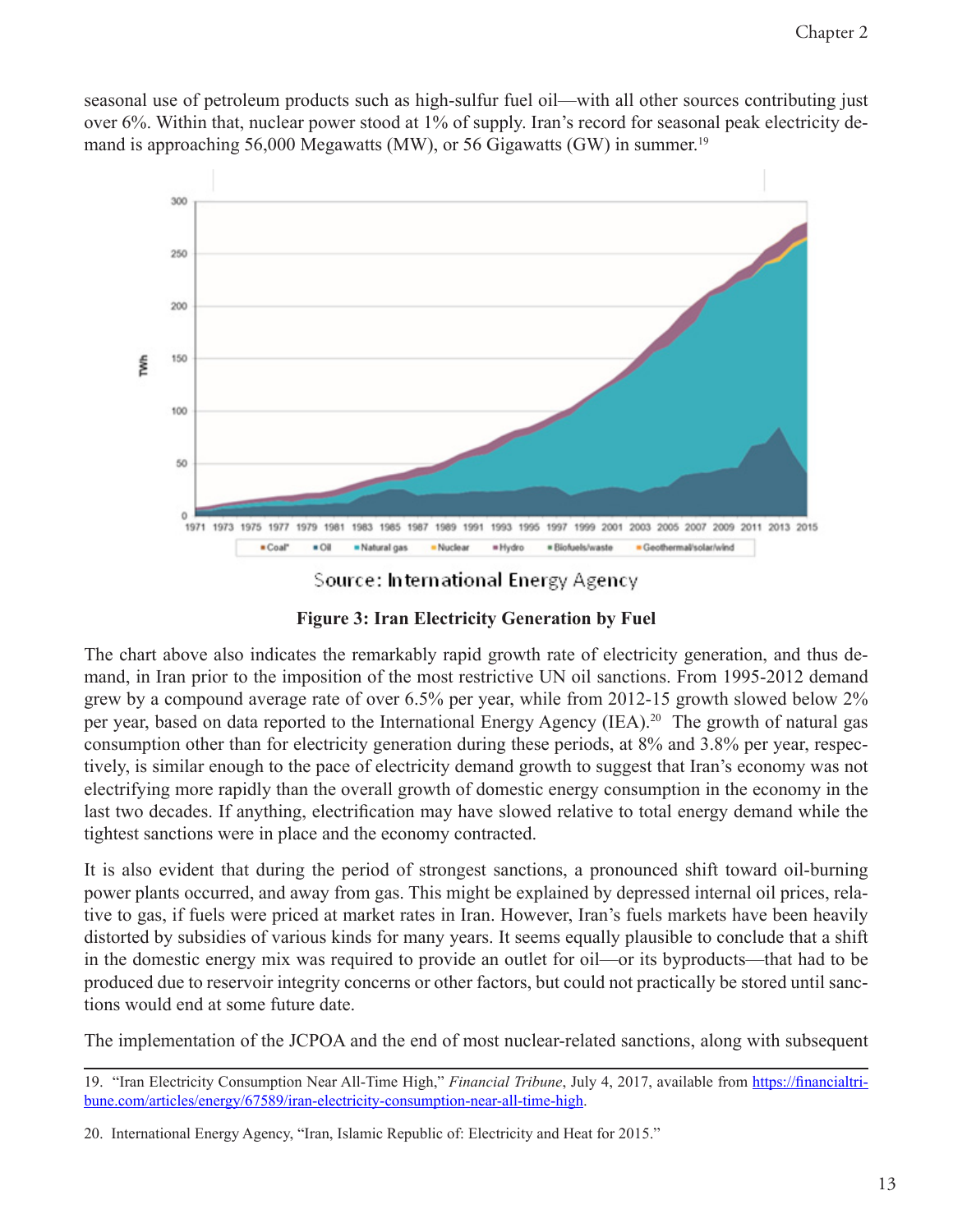improvements in GDP growth, do not necessarily signify a return to the previous long-term trajectory of electricity growth. Post-JCPOA analysis of Iran's future energy supply and demand by the Stanford-Iran Project arrived at an implied rate of forecasted electricity demand growth of 2-2.5% through 2040.<sup>21</sup> This was the based on a sector-by-sector buildup of demand, including much more rapid growth in the energyintensive industrial sector. That is broadly consistent with an earlier forecast by BMI Research, which saw Iran expanding its power generation by 2.7% per year from 2016-23.

The Iran Project's report also found significant scope for efficiency improvements in Iran's existing gasfired power plant fleet, through a combination of upgrading simple-cycle gas turbine plants to combinedcycle operation, and through replacement of gas-fired steam power plants by new combined-cycle plants. These upgrades would result in higher net generation of electricity, as well as significant fuel savings. When added to the expected increases in Iran's natural gas production over this period, the study found ample supplies of gas to sustain or even increase the high share of gas in power generation in Iran, depending on the level of future natural gas exports.

Recent reports indicate that Iran is continuing its legislated program of privatizing state-owned power generation assets.22 The Thermal Power Plants Holding Company will apparently sell another 11,570 MW of generation to private companies, in keeping with plans to reach private ownership of 80% of the power sector, by capacity.

#### *Resource Endowment and Availability*

Continued expansion of Iran's gas-fired power generation capacity from its already substantial installed base requires long-term access to reliable sources of natural gas on a commensurate scale. Unlike countries that must rely on imported gas from distant producers, transported either by pipeline or as liquefied natural gas (LNG) via ocean-going tankers, for Iran this consideration is reduced to a simple question of the size and accuracy of its domestic natural gas reserves.

Iran is a substantial net exporter of energy but most of that is in the form of crude oil and petroleum products.23 Although its state-owned energy industry aspires to become a significant exporter of LNG in the future, current gas exports are modest, consisting of pipeline deliveries to neighboring Turkey, Armenia, and Azerbaijan. The latter volumes are largely offset by imported gas from Turkmenistan.<sup>24</sup>

Despite low levels of gas trade, since 2013 Iran's reported "proved reserves" of natural gas have ranked as the largest in the world, following a substantial downward revision in Russian gas reserves.<sup>25</sup> The new

23. International Energy Agency, "Iran, Islamic Republic of: Balances for 2015."

24. Benoît Faucon, "Iran Seeks Rapid Reboot for Natural Gas Exports," *The Wall Street Journal*, January 26, 2016, available from <https://www.wsj.com/articles/iran-seeks-rapid-reboot-for-natural-gas-exports-1453821547>.

25. "UPDATE 3-BP cuts global gas reserves estimate, mostly for Russia," *Reuters*, July 12, 2013, available from [https://www.](https://www.reuters.com/article/bp-reserves/update-3-bp-cuts-global-gas-reserves-estimate-mostly-for-russia-idUSL5N0EO1I720130612) [reuters.com/article/bp-reserves/update-3-bp-cuts-global-gas-reserves-estimate-mostly-for-russia-idUSL5N0EO1I720130612.](https://www.reuters.com/article/bp-reserves/update-3-bp-cuts-global-gas-reserves-estimate-mostly-for-russia-idUSL5N0EO1I720130612)

<sup>21.</sup> Pooya Azadi, Arash Nezam Sarmadi, Ali Mahmoudzadeh, and Tara Shirvani, *The Outlook for Natural Gas, Electricity, and Renewable Energy in Iran*, Working Paper 3, Stanford Iran 2040 Project, Stanford University, April 2017, available from https://iranian-studies.stanford.edu/sites/default/files/publications/the outlook for natural gas electricity and renew[able\\_energy\\_in\\_iran\\_2.pdf](https://iranian-studies.stanford.edu/sites/default/files/publications/the_outlook_for_natural_gas_electricity_and_renewable_energy_in_iran_2.pdf)*.*

<sup>22. &</sup>quot;Iran Gov't Divesting Stake in Thermal Power Plants," *Financial Tribune*, February 4, 2018, available from [https://finan](https://financialtribune.com/articles/energy/81327/iran-govt-divesting-stake-in-thermal-power-plants)[cialtribune.com/articles/energy/81327/iran-govt-divesting-stake-in-thermal-power-plants](https://financialtribune.com/articles/energy/81327/iran-govt-divesting-stake-in-thermal-power-plants).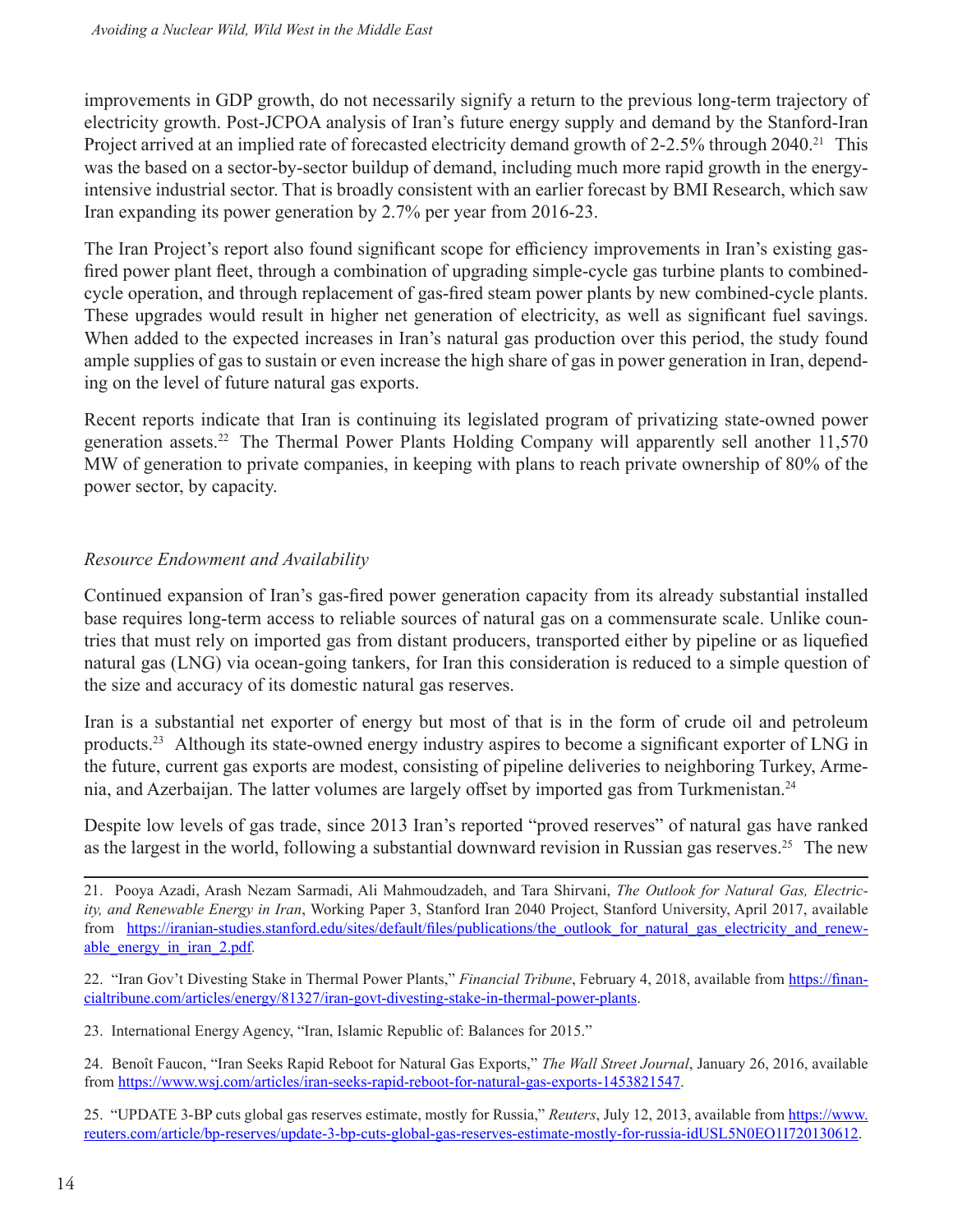figures put Iran ahead of Russia and the United States, even though both these countries produce a multiple of Iran's annual gas output.

As defined, proved gas reserves include only identified resources that are economic to produce at current prices, using current practices and technology.<sup>26</sup> Changes in price or improvements in technology can result in large shifts in proved reserves, such as the 45% increase in U.S. natural gas reserves from 2006 to 2016, resulting from improved capabilities to extract shale gas and other "tight" gas resources economically on a large scale.<sup>27</sup>

One measure of the sufficiency of a country's natural gas reserves is implied reserve life. This metric does not consider future field production rates or logistics, but simply divides reserves by annual production (R/P). Iran's gas reserve life stands at 166 years at current production. By comparison, Russia's reserve life equates to 56 years at current production, while that of the U.S., now the world's largest producer, is just under 12 years.<sup>28</sup>

That comparison suggests that, barring any obstacles to obtaining the necessary investment or access to technology, the scale of Iran's gas reserves should provide significant headroom to expand output without running into resource constraints. A 2015 forecast released by the National Iranian Gas Company indicated that with all economic constraints removed, and with large investments in new gas fields, Iran could increase its gas production to 450 billion cubic meters (BCM) per year by 2022, more than double reported 2016 production of 202 BCM.29

Iran's long-term gas potential ultimately hinges on the reliability of its published reserves. A 2005 study by the Society of Petroleum Engineers (SPE) found good agreement in the treatment of the three categories of resources traditionally included in "proved reserves"—"proved developed," "proved non-producing," and "proved undeveloped"—among the agencies responsible for reserves accounting standards in the United tates, Canada, UK, Norway, Russia and China.<sup>30</sup> All three categories represent gas that is both economically and technically recoverable with additional investment.<sup>31</sup> As long as Iran adheres to similar standards in its self-reported reserves, then those figures should be comparable to—and as reliable as those of other major producers.

The largest area of potential uncertainty in this regard is in the category of "proved undeveloped" (PUD) reserves. In Iran's case, those account for at least 85% of stated gas reserves.<sup>32</sup> In other words, most of

26. U.S. Energy Information Association, "Oil and natural gas resource categories reflect varying degrees of certainty," July 17, 2014, available from <https://www.eia.gov/todayinenergy/detail.php?id=17151>.

27. *BP Statistical Review of World Energy 2017*, available from [https://www.bp.com/content/dam/bp/en/corporate/pdf/energy](https://www.bp.com/content/dam/bp/en/corporate/pdf/energy-economics/statistical-review-2017/bp-statistical-review-of-world-energy-2017-full-report.pdf)[economics/statistical-review-2017/bp-statistical-review-of-world-energy-2017-full-report.pdf.](https://www.bp.com/content/dam/bp/en/corporate/pdf/energy-economics/statistical-review-2017/bp-statistical-review-of-world-energy-2017-full-report.pdf)

28. Ibid.

29. Ibid and Ali Golara, Hamid Bonyad and Hedayat Omidvar, "Forecasting Irans Natural Gas Production, Consumption," *Pipeline and Gas Journal* 242, no. 8, available from [https://pgjonline.com/magazine/2015/august-2015-vol-242-no-8/features/](https://pgjonline.com/magazine/2015/august-2015-vol-242-no-8/features/forecasting-irans-natural-gas-production-consumption) [forecasting-irans-natural-gas-production-consumption.](https://pgjonline.com/magazine/2015/august-2015-vol-242-no-8/features/forecasting-irans-natural-gas-production-consumption)

30. Oil and Gas Reserves Committee, "Comparison of Selected Reserves and Resource Classifications and Associated Definitions," *Society of Petroleum Engineers*, December 2005, available from [http://www.spe.org/industry/docs/OGR\\_Mapping.pdf](http://www.spe.org/industry/docs/OGR_Mapping.pdf).

31. U.S. Energy Information Association, "Oil and natural gas resource categories reflect varying degrees of certainty."

32. U.S. Energy Information Association, "Natural Gas Exports from Iran," October 2012, available from [https://www.eia.gov/](https://www.eia.gov/analysis/requests/ngexports_iran/pdf/full.pdf) [analysis/requests/ngexports\\_iran/pdf/full.pdf](https://www.eia.gov/analysis/requests/ngexports_iran/pdf/full.pdf).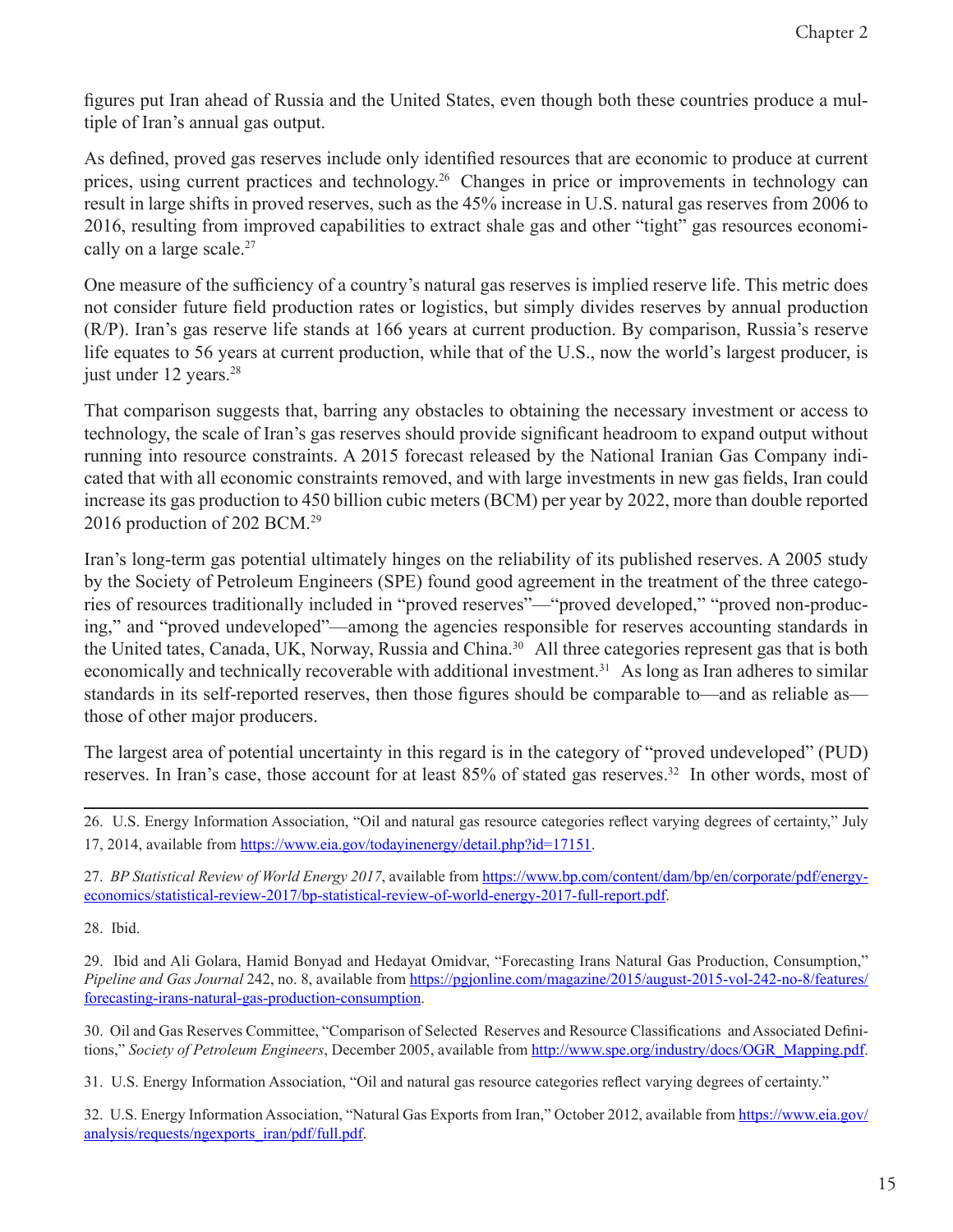Iran's future natural gas appears to reside in fields for which a discovery well has presumably been drilled, but that may not have been delineated through additional drilling, nor have they produced a cubic meter of commercial gas. That is not necessarily a serious cause for doubt, but it is indicative of the relative immaturity of Iran's gas sector, when compared to its oil industry, which has been producing since 1908 and is now rather mature.

If anything, Iran's reliance on PUD gas reserves suggests there may be further upside in its estimates, since reserves customarily grow as fields are developed through further drilling. Historical data on U.S. natural gas provide a good example of how reserves and eventual production can multiply over time through development. Based on data from the U.S. Energy Information Administration (EIA) cumulative U.S. dry natural gas production (excluding gas liquids and reinjection) totaled 1,200 trillion cubic feet (TCF)—nearly 35 trillion cubic meters, or roughly Iran's current gas reserves—even though U.S. proved natural gas reserves have never exceeded 368 TCF and were for many years estimated to be below 200 TCF.33 Improved technology and higher prices were also important factors in that reserve expansion, and both could play a role in the future growth of Iran's reserves.

Another indication that Iran has substantial gas reserves available to develop is that 47% of current reserves are attributable to the enormous offshore South Pars Field, which extends across Iran's maritime border with Qatar, where it is called the North Field.<sup>34</sup> Together South Pars and the North Field form the world's largest non-associated natural gas field, i.e. gas not produced in conjunction with producing crude oil.

Qatar's production from this structure currently exceeds Iran's. In 2017 Qatar ended a self-imposed moratorium on further development of the field and is in the early stages of a significant expansion of output.<sup>35</sup> For its part, Iran signed an agreement<sup>36</sup> with French energy company Total, which will take a majority stake in the next stage of its South Pars development for an investment starting at \$1 billion.

That announcement, the first such deal following the signing of the JCPOA, meets an important need. At this point the most important constraints on realizing future production growth from Iran's gas reserves are financial. Production technology, geology and geography all appear to be in hand.

Even without much foreign investment, Iran has managed to expand its gas production at a 6% compound average growth rate since 2006 (EIA data through 2014), in line with the rise of domestic demand for the product. That result has of necessity been achieved with local talent and technology, due to the direct and indirect impact of sanctions.

It is also worth noting that Iran's oil and gas production are still essentially all from conventional reservoirs. Shale gas and oil resources have been discovered in several parts of the country, but particularly for

36. Alanna Petroff, "Iran Signs \$2 Billion Gas Deal with France's Total," *CNN Money*, July 3, 2017, available from [http://](http://money.cnn.com/2017/07/03/news/iran-total-sign-2-billion-gas-deal/index.html) [money.cnn.com/2017/07/03/news/iran-total-sign-2-billion-gas-deal/index.html.](http://money.cnn.com/2017/07/03/news/iran-total-sign-2-billion-gas-deal/index.html)

<sup>33. &</sup>quot;U.S. Dry Natural Gas Production," *U.S. Energy Information Administration*, March 30, 2018, available from [https://www.](https://www.eia.gov/dnav/ng/hist/n9070us2a.htm) [eia.gov/dnav/ng/hist/n9070us2a.htm.](https://www.eia.gov/dnav/ng/hist/n9070us2a.htm)

<sup>34. &</sup>quot;Natural Gas Exports from Iran: A report required by section 505(a) of the Iran Threat Reduction and Syria Human Rights Act of 2012," *U.S. Energy Information Administration*, October 2012, available from [https://www.eia.gov/analysis/requests/](https://www.eia.gov/analysis/requests/ngexports_iran/pdf/full.pdf) [ngexports\\_iran/pdf/full.pdf.](https://www.eia.gov/analysis/requests/ngexports_iran/pdf/full.pdf)

<sup>35.</sup> Pratap John, "Qatar's North Field expansion 'moving full steam ahead,' says al-Kaabi," *Gulf Times*, January 3, 2018, available from [http://www.gulf-times.com/story/576882/Qatar-s-North-Field-expansion-moving-full-steam-ah.](http://www.gulf-times.com/story/576882/Qatar-s-North-Field-expansion-moving-full-steam-ah)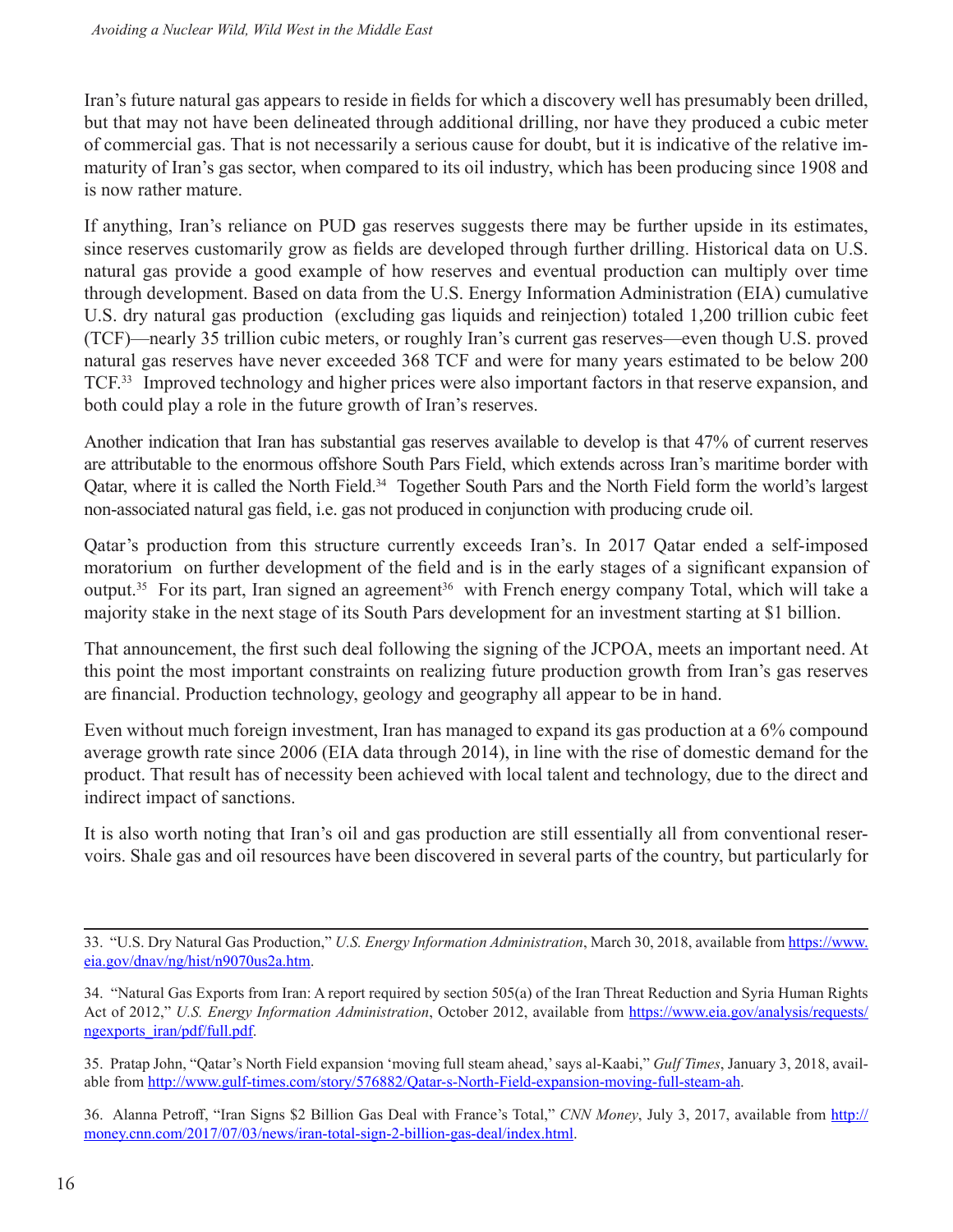gas its development is likely to remain uneconomic for many years.<sup>37</sup> The focus of the U.S. oil and gas industry on shale gas in the previous decade, and on shale or "tight oil" in the current decade, was largely a function of the maturity and decline of most conventional U.S. oil and gas fields. Iran still has a full menu of conventional gas discoveries to exploit at lower cost.

Finally, in addition to large hydrocarbon reserves, Iran's territory includes significant renewable energy resources. Their current contribution and future potential will be explored in the section below.

#### *Iran's Alternative Energy Options*

At one time "alternative energy" encompassed a wide array of possible energy sources, including some that were far from commercial availability or competitive cost. And since "alternative" mainly conveyed choices to alleviate what was then regarded as an excessive reliance on expensive and presumably scarce oil and gas, even coal qualified in certain forms. Today, with coal under intense environmental pressure and nuclear power in either economic or regulatory retreat in much of the developed world, alternative energy and renewable energy have become more or less synonymous as the former term falls into disuse.

Hydropower still accounts for by far the largest renewable contribution to Iran's electricity generation. Dams and other hydroelectric installations made up roughly 17% of Iran's electric utility generating capacity in 2015.38 However, due to factors including persistent drought, hydro supplied only 5% of Iran's electricity that year.39

These facilities exist at various scales, but more than 90% are larger than 10 MW. Their output has been highly variable over multi-year periods, but the trend has been generally downward, with hydropower in 2015 generating a quarter less annually than in 2007.40 For this reason, further meaningful expansion of hydropower in Iran appears unlikely.

By contrast, so-called non-hydro renewables, mainly wind and solar power, accounted for much less than 1% of both electrical capacity and generation in Iran as of the latest available statistics (2015), despite both potential and plans for substantial growth.

Iran's Sixth Five-Year Plan targets the addition of 5,000 MW of renewable energy by 2021<sup>41</sup> out of a total

38. "Electricity, net installed capacity of electric power plants," UN Data, available from [http://data.un.org/Data.](http://data.un.org/Data.aspx?d=EDATA&f=cmID%3aEC) [aspx?d=EDATA&f=cmID%3aEC](http://data.un.org/Data.aspx?d=EDATA&f=cmID%3aEC).

40. "Renewable Energy Statistics 2017," *International Renewable Energy Agency* (IRENA), 2017, available from [http://www.](http://www.irena.org/DocumentDownloads/Publications/IRENA_Renewable_Energy_Statistics_2017.pdf) [irena.org/DocumentDownloads/Publications/IRENA\\_Renewable\\_Energy\\_Statistics\\_2017.pdf](http://www.irena.org/DocumentDownloads/Publications/IRENA_Renewable_Energy_Statistics_2017.pdf).

<sup>37.</sup> Rakesh Upadhyay, "Why Iran's Shale Oil Discovery Won't Add to the Glut," *OilPrice.Com*, May 2, 2016, available from <https://oilprice.com/Energy/Crude-Oil/Why-Irans-Shale-Oil-Discovery-Wont-Add-To-The-Glut.html>.

<sup>39.</sup> Eric Wheeler and Michael Desai, "Iran's Renewable Energy Potential," *Middle East Institute*, January 26, 2016, available from [http://www.mei.edu/content/article/iran's-renewable-energy-potential](http://www.mei.edu/content/article/iran%E2%80%99s-renewable-energy-potential) and "Iran, Islamic Republic of: Electricity and Heat for 2015," *International Energy Agency*, available from [http://www.iea.org/statistics/statisticssearch/report/?year=2015&coun](http://www.iea.org/statistics/statisticssearch/report/?year=2015&country=IRAN&product=ElectricityandHeat) [try=IRAN&product=ElectricityandHeat](http://www.iea.org/statistics/statisticssearch/report/?year=2015&country=IRAN&product=ElectricityandHeat).

<sup>41.</sup> Joshua S. Hill, "Iran Approves \$3 Billion Worth of Foreign Renewable Energy Investments," *Clean Technica*, February 8, 2017, available from [https://cleantechnica.com/2017/02/08/iran-approves-3-billion-worth-foreign-renewable-energy-invest](https://cleantechnica.com/2017/02/08/iran-approves-3-billion-worth-foreign-renewable-energy-investments/)[ments/.](https://cleantechnica.com/2017/02/08/iran-approves-3-billion-worth-foreign-renewable-energy-investments/)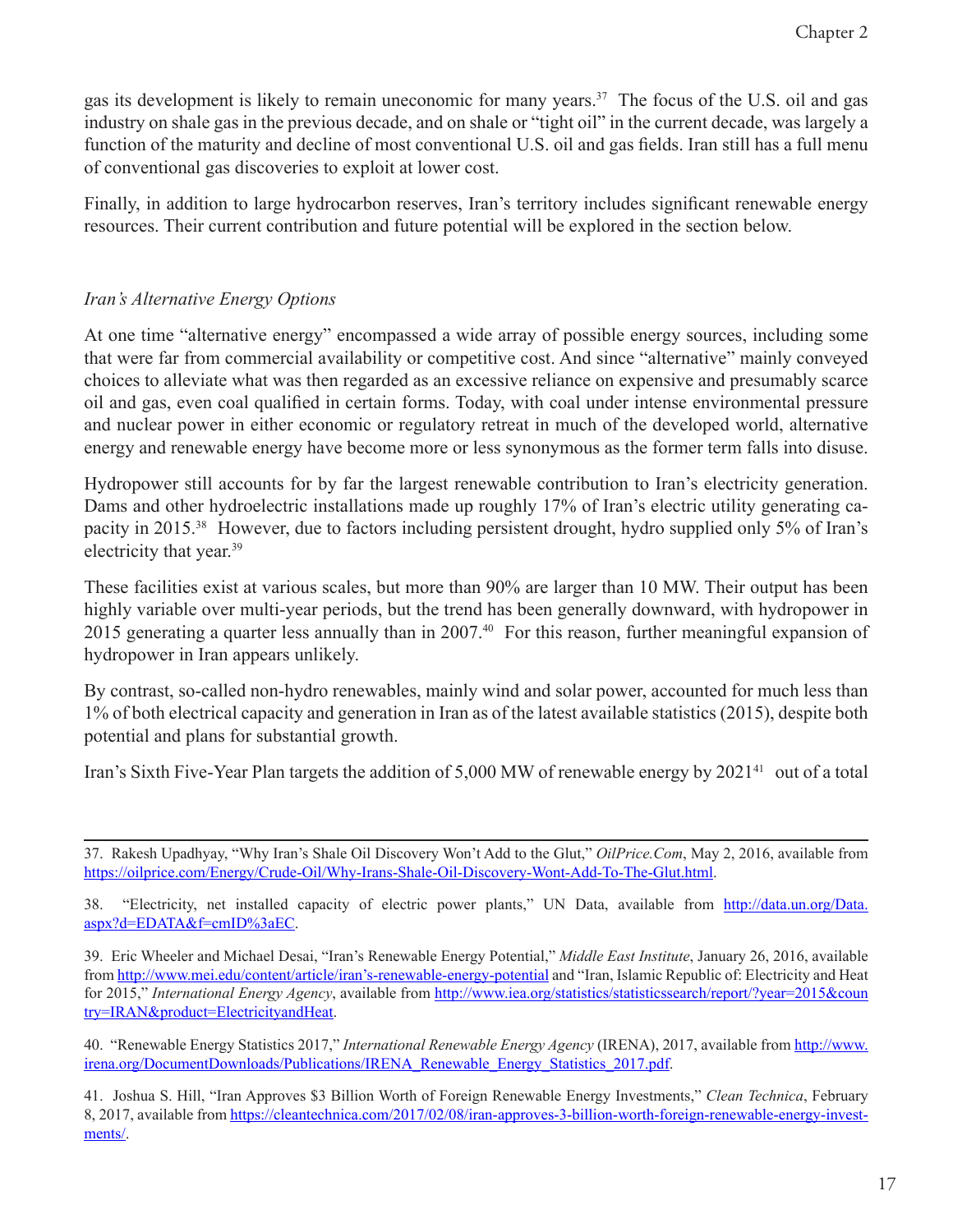of 25 GW of generation of all types to be added.<sup>42</sup> This appears to be based on previously announced targets from 2014, anticipating 5,000 MW of renewables by 2018.<sup>43</sup> This appears to be focused mainly on wind and solar power with, with 500 MW of the latter as an initial target.

It is unclear whether any of these targets can be met within the planned timeframe. However, even if they were, this would very likely fall short of the goal of getting 10% of Iran's electricity from all renewable sources, including hydro, by 2021. If total generation grows from 2015 levels at the 2.7% per year rate cited above, the expected yield from another 5,000 MW of wind and solar installations might push renewables to 8% of all power generated, assuming no further deterioration of hydro output since 2015.

At least \$3 billion of foreign investment has reportedly already been committed to renewable energy projects in Iran, equivalent to only around 1,500 MW of combined new wind and solar capacity.<sup>44</sup> However, both that figure and the five times larger target set for 2030 represent just a small fraction of Iran's renewable energy potential, which has been estimated at 100,000 MW (100 GW) for wind alone, roughly equivalent to China's 2014 wind power capacity.<sup>45</sup> In this respect the development of Iran's renewable energy resources other than flowing rivers is even less mature than its exploitation of its enormous natural gas reserves.

Iran's location and climate render it especially suitable for generating electricity from sunlight. Iran's renewable energy agency, SUNA, reports average annual solar intensity ranging from 4.5-5.5 peak-sunhours per day (equivalent to 4.5-5.5 kWh/m2/d).<sup>46</sup> This is an indication of excellent solar resources, with the high end of that range approaching some of the most attractive locations for solar power in the U.S. southwest.

The higher the peak-sun-hours at a given location, the more electricity can be generated annually from the same quantity of solar photovoltaic (PV) panels or from a concentrating solar power (CSP) facility. Thus a solar installation in southern Iran might generate, on average, over 70% more electricity yearly than one in southern Germany, with much less monthly variability.<sup>47</sup>

The latter point is especially important for integrating grid-connected renewables without stressing the existing power grid. Wind and solar energy are intermittent power sources, varying across daily, seasonal, and annual scales. The lower the variation in peak sunlight, the more solar generation a power grid can integrate without requiring significant quantities of storage or other fast-reacting sources.

Intermittent renewables such as wind and solar power have useful synergies with natural gas, even as they compete for demand at the margin. Iran's current heavy reliance on natural gas for electricity generation

42. "Iran approves the Sixth Development Plan to boost investment," CMS Law-Now, April 21, 2017, available from [http://](http://www.cms-lawnow.com/ealerts/2017/04/iran-approves-the-sixth-development-plan-to-boost-investment) [www.cms-lawnow.com/ealerts/2017/04/iran-approves-the-sixth-development-plan-to-boost-investment](http://www.cms-lawnow.com/ealerts/2017/04/iran-approves-the-sixth-development-plan-to-boost-investment).

43. Ian Clover and Hans-Christoph Neidlein, "Iran reveals 5 GW plans for solar and wind," *PV Magazine*, May 8, 2014, available from [https://www.pv-magazine.com/2014/05/08/iran-reveals-5-gw-plans-for-solar-and-wind\\_100015040/.](https://www.pv-magazine.com/2014/05/08/iran-reveals-5-gw-plans-for-solar-and-wind_100015040/)

44. Joshua S. Hill, "Iran Approves \$3 Billion Worth of Foreign Renewable Energy Investments."

45. Houman Liaghati, "The Potentials of Wind Energy Investment in Iran," *Iran National Environmental Fund*, 2015, available from [http://archiv.windenergietage.de/WT24/24WT12\\_F9\\_1010\\_Iran.pdf.](http://archiv.windenergietage.de/WT24/24WT12_F9_1010_Iran.pdf)

46. "The Emerging PV Market in Iran," *Federal Foreign Office*, December 2015, available from [https://www.solarwirtschaft.](https://www.solarwirtschaft.de/fileadmin/media/pdf/AA_Report_BSW_Iran.pdf) [de/fileadmin/media/pdf/AA\\_Report\\_BSW\\_Iran.pdf](https://www.solarwirtschaft.de/fileadmin/media/pdf/AA_Report_BSW_Iran.pdf).

47. "Solar Irradiance," *Solar Electricity Handbook,* 2017 Edition, available from [http://solarelectricityhandbook.com/solar](http://solarelectricityhandbook.com/solar-irradiance.html)[irradiance.html.](http://solarelectricityhandbook.com/solar-irradiance.html)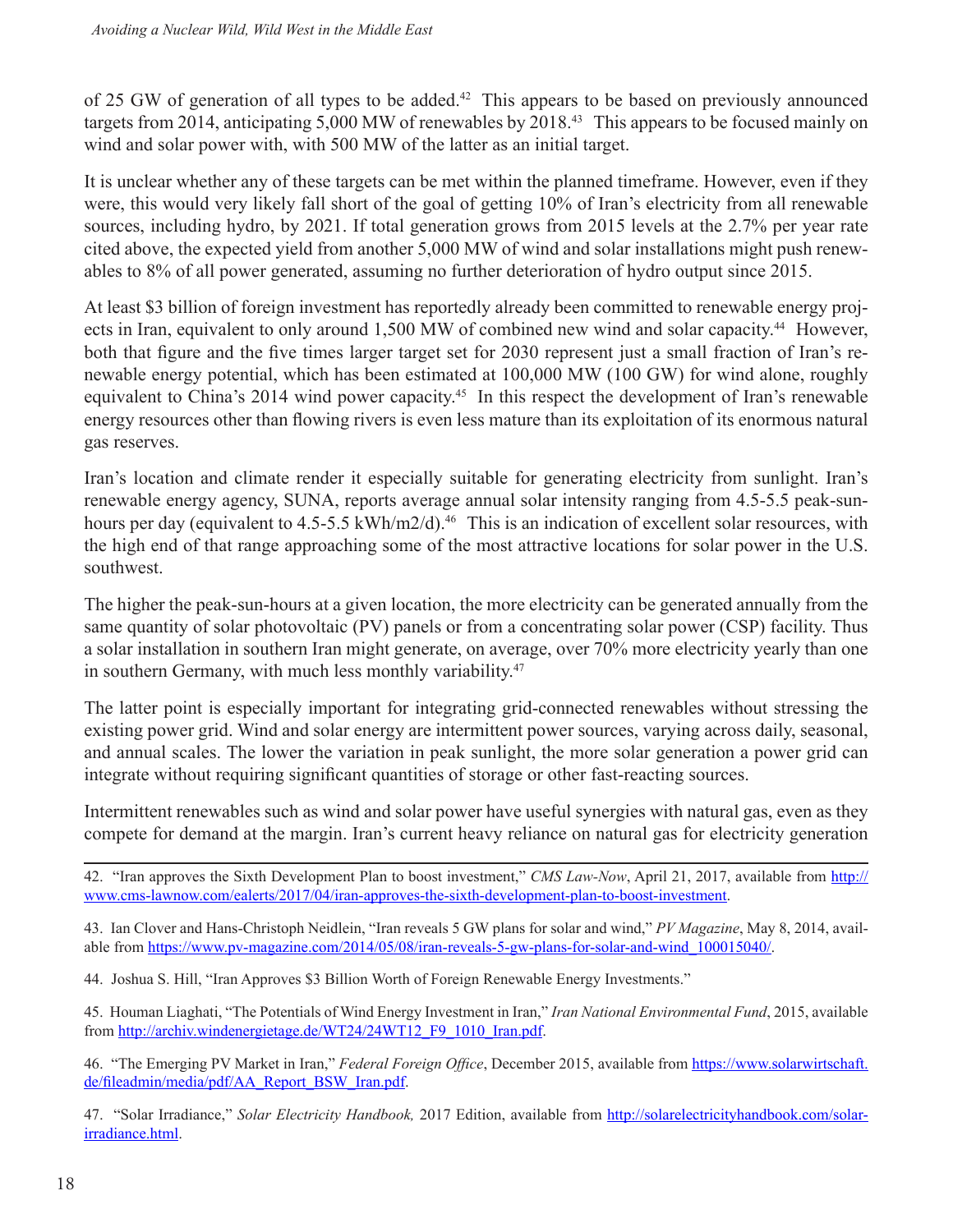is an advantage in this regard. Simple-cycle gas turbines in peak-power service can adjust quickly for fluctuations in supply due to changes in wind and cloud cover. The country's newer combined cycle power plants should have similar capabilities if they were designed to provide short "ramp" times, a measure of how quickly their output can increase or decrease.

Large-scale baseload generators, including nuclear power plants, typically cannot respond as quickly to such changes, if they can respond at all. This has become an important concern in markets with a high penetration of intermittent renewables, such as California, where the daily summer peak of solar generation is growing large enough to displace baseload generation, unless the renewable "overgeneration" is "curtailed," or taken off-line.<sup>48</sup>

To put Iran's renewable energy targets and investments in perspective, its neighbor across the Persian Gulf, Saudi Arabia, has its own goal of achieving 10% of its generation from renewables by 2023, but starting from nearly zero without the equivalent of Iran's head-start in hydropower.<sup>49</sup> The Kingdom plans to invest up to \$7 billion in solar and wind installations in 2018 alone. Similarly aggressive developments are under way among the countries of the Gulf Cooperation Council. A single solar project in Dubai, the Mohammed bin Rashid Al Maktoum Solar Park, is intended to grow in phases from an initial scale of 13 MW, completed in 2013, to 5,000 MW by 2030—matching the ambition of Iran's entire renewable energy target.<sup>50</sup>

A key driver of the wave of renewable energy installations across the Middle East and elsewhere is the rapidly falling cost of the associated technologies, particularly solar PV. This will be addressed in the following section.

#### *Reducing Greenhouse Gas Emissions*

Based on 2015 emissions of 630 million metric tons, Iran ranks eighth among countries for carbon dioxide (CO<sub>2</sub>), the main greenhouse gas implicated in climate change, below Canada but above South Korea and Saudi Arabia. It ranks fifth on national emissions per unit of GDP, below China and Russia but above relatively carbon-intensive Canada and Australia.<sup>51</sup>

Iran is a signatory to the Paris Agreement, joining most other countries of the world in the voluntary commitment to reduce its emissions of  $CO_2$  and other greenhouse gases (GHGs). As of this writing, Iran has not yet ratified the agreement.<sup>52</sup>

In preparation for the late-2015 Paris climate conference of the United Nations Framework Convention

50. "Key Solar Projects and Programmes in Dubai," Government of Dubai, available from [https://www.dubaisolarshow.com/](https://www.dubaisolarshow.com/views/key-solar-projects-programmes-dubai.aspx) [views/key-solar-projects-programmes-dubai.aspx.](https://www.dubaisolarshow.com/views/key-solar-projects-programmes-dubai.aspx)

51. "Trends in Global CO<sub>2</sub> Emissions, 2016 Report," *PBL Netherlands Environmental Assessment Agency*, available from [http://edgar.jrc.ec.europa.eu/news\\_docs/jrc-2016-trends-in-global-co2-emissions-2016-report-103425.pdf](http://edgar.jrc.ec.europa.eu/news_docs/jrc-2016-trends-in-global-co2-emissions-2016-report-103425.pdf).

52. "Paris Agreement – Status of Ratification," United Nations Climate Change, available from [https://unfccc.int/process/the](https://unfccc.int/process/the-paris-agreement/status-of-ratification)[paris-agreement/status-of-ratification](https://unfccc.int/process/the-paris-agreement/status-of-ratification).

<sup>48.</sup> Paul Denholm, Matthew O'Connell, Gregory Brinkman, and Jennie Jorgenson, "Overgeneration from Solar Energy in California: A Field Guide to the Duck Chard," *National Renewable Energy Laboratory*, available from [https://www.nrel.gov/](https://www.nrel.gov/docs/fy16osti/65023.pdf) [docs/fy16osti/65023.pdf](https://www.nrel.gov/docs/fy16osti/65023.pdf).

<sup>49. &</sup>quot;From oil to solar energy: Saudi Arabia plots a shift to renewables," *The Straits Times*, February 6, 2018, available from [http://www.straitstimes.com/world/middle-east/from-oil-to-solar-energy-saudi-arabia-plots-a-shift-to-renewables.](http://www.straitstimes.com/world/middle-east/from-oil-to-solar-energy-saudi-arabia-plots-a-shift-to-renewables)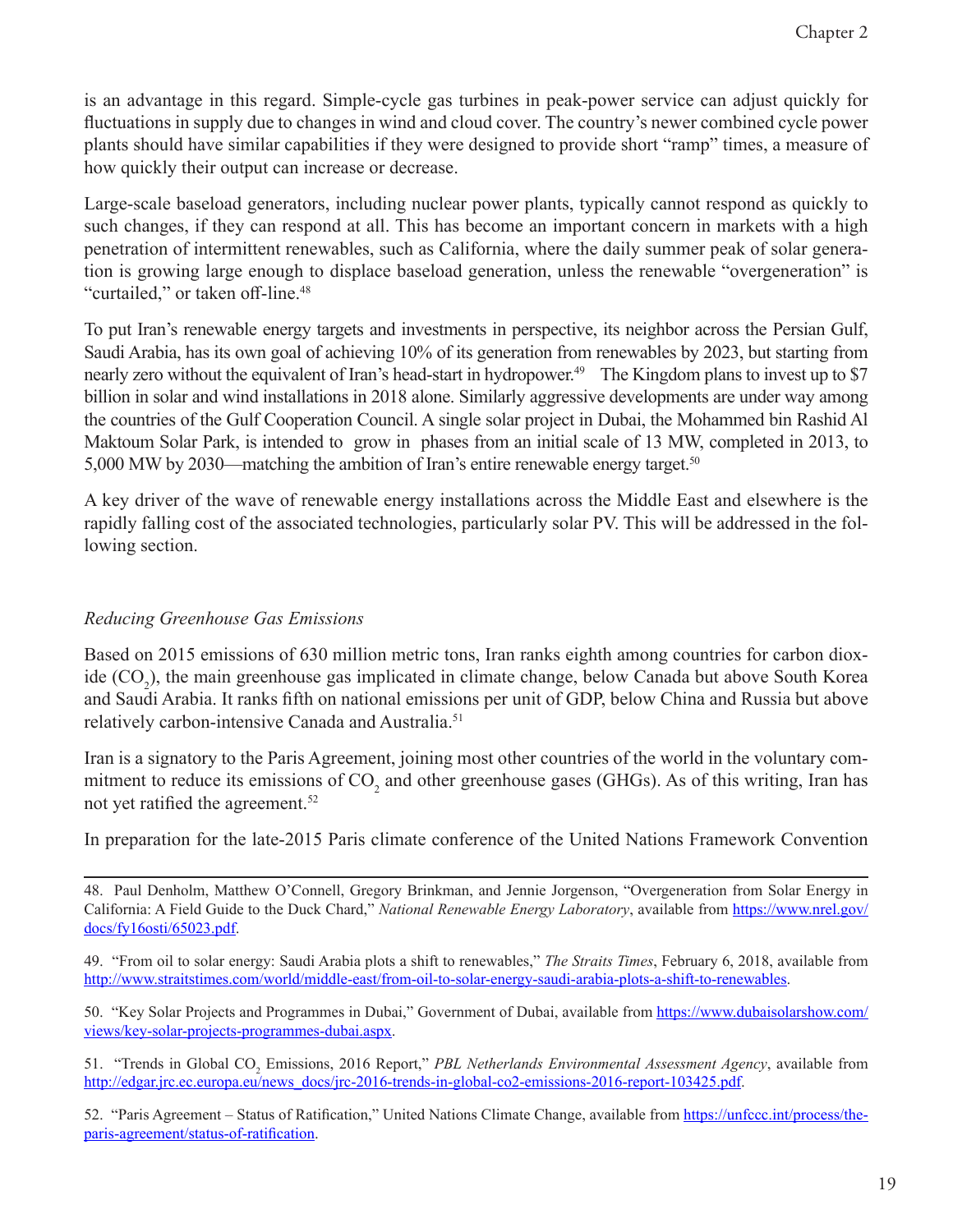on Climate Change, Iran submitted its Intended Nationally Determined Commitment (INDC), spelling out its planned levels of emissions reduction and the conditions attached to them. In this document, Iran's government indicated it would reduce emissions unconditionally by 4% by 2030, relative to a "businessas-usual scenario."<sup>53</sup> This relatively modest level of reductions would be achieved by reducing emissions from its electric utility sector, reducing natural gas flaring, improving energy efficiency, diversifying its economy, and participating in national and international "market-based mechanisms." That term usually refers to emissions trading and other means of shifting emissions reductions between companies, economic sectors, or governments.

Iran also committed to a higher level of emissions reductions, up to an additional 8% of baseline emissions, conditioned on receiving international assistance, including technology transfer and capacity building. The estimated cost of the promised  $4-12\%$  emissions reductions was \$18-53 billion.<sup>54</sup>

In the introduction of its INDC, the Islamic Republic referenced the country's need for continued hydrocarbon development to meet social and economic goals. Many of the specific technologies it identified as candidates for transfer relate to mitigating the greenhouse gas impact of oil and gas development, as well as in power generation, including natural gas combined cycle (NGCC) and combined-heat-and-power (CHP) generation, nuclear power and renewables.

Since the electricity sector is a primary contributor to the country's current emissions, its modernization should align with Iran's emission-reduction goals. In fact, all of the main strategies for updating generation in Iran—replacing gas-fired steam plants with NGCCs, deploying wind and solar power, and building nuclear power plants—contribute to meaningful emissions reductions. However, the extent and effective cost of the resulting emissions reductions varies significantly.

One particularly useful strategy not mentioned or implied in Iran's INDC is the displacement of oil from power generation. As noted in section II above, 14% of the electricity generated in Iran in 2015 was derived from oil, mainly high sulfur fuel oil and other petroleum products. Unlike in Saudi Arabia, little or none of the petroleum used by the power sector is in the form of crude oil. This is an important distinction when it comes to considering the alternate disposition of the petroleum that might be freed up by fuel switching or alternative generation.

The direct substitution of natural gas for residual fuel oil in even an inefficient steam power plant should result in a 29% drop in  $\mathrm{CO}_2$  emissions per Megawatt-hour (MWh), based on the relative emission factors of the two fuels when combusted.<sup>55</sup> Replacing the steam plant with a modern NGCC could result in  $CO<sub>2</sub>$ reductions of at least 46%, due to lower heat rate of the gas turbine, compared to a boiler-driven steam turbine, resulting in less fuel used for the same output.<sup>56</sup>

This is analogous to the emissions reductions achieved in the U.S. utility sector as lower-priced natural gas has displaced electricity generated from coal-fired power plants. U.S.  $\text{CO}_2$  emissions from electricity generation have fallen by roughly one-fifth since 2008 as coal's share of the electricity market fell from

56. "Average Tested Heat Rates by Prime Mover and Energy Source, 2007 – 2016," U.S. Energy Information Administration, Form EIA-860, Annual Electric Generator Report, available from [https://www.eia.gov/electricity/annual/html/epa\\_08\\_02.html](https://www.eia.gov/electricity/annual/html/epa_08_02.html)*.*

<sup>53. &</sup>quot;Intended Nationally Determined Contribution," *Islamic Republic of Iran Department of Environment*, November 19, 2015, available from <http://www4.unfccc.int/Submissions/INDC/Published%20Documents/Iran/1/INDC%20Iran%20Final%20Text.pdf>.

<sup>54.</sup> Ibid.

<sup>55. &</sup>quot;Emission Factors for Greenhouse Gas Inventories," *Environmental Protection Agency*, April 4, 2014, available from [https://www.epa.gov/sites/production/files/2015-07/documents/emission-factors\\_2014.pdf](https://www.epa.gov/sites/production/files/2015-07/documents/emission-factors_2014.pdf).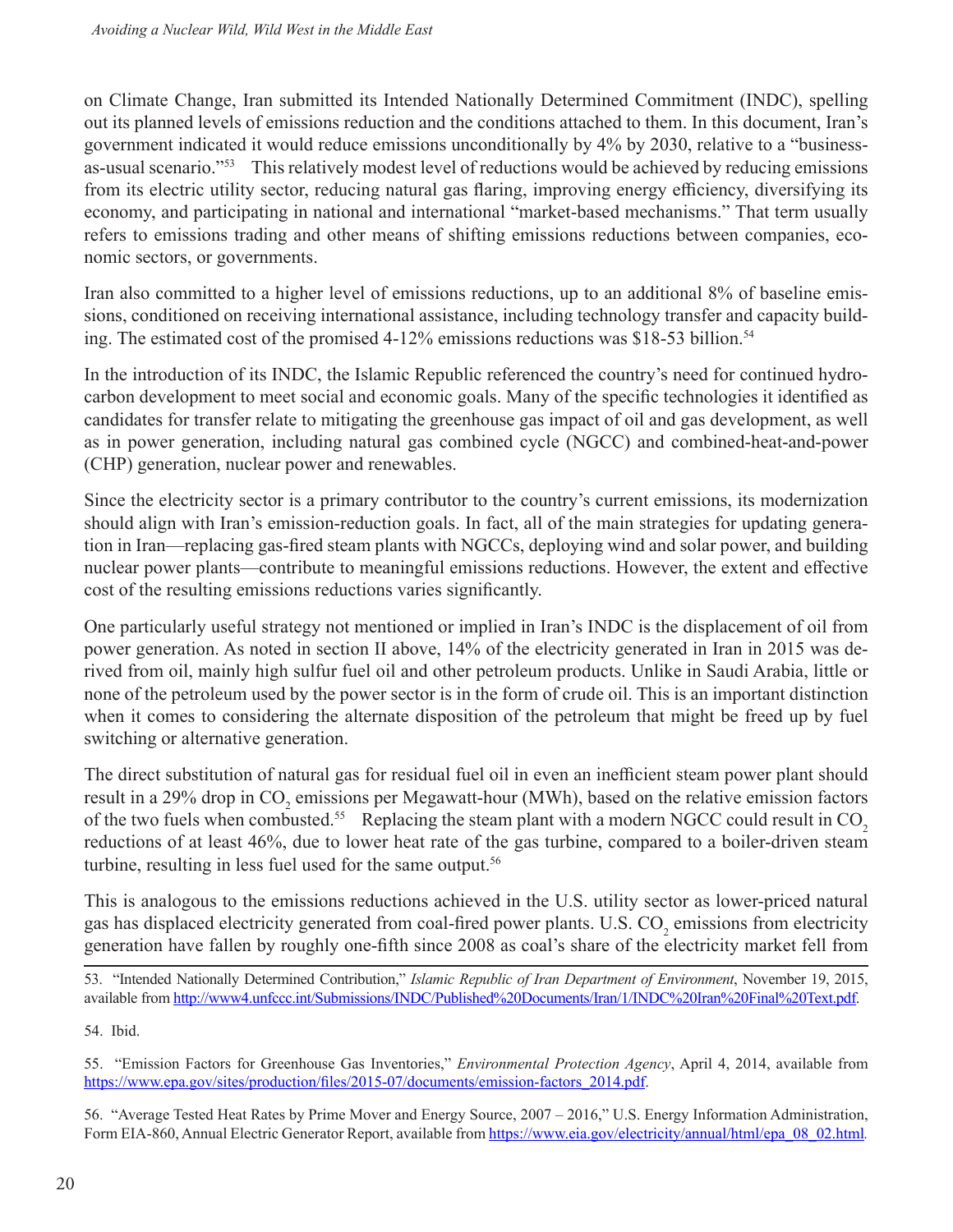48% to 34% in 2015, while the share of generation from gas increased from 21% to 32%.57

Figure 4 shows that even larger emission reductions can be achieved by displacing the output of steam generation, which has characteristics similar to coal, with renewables like wind and solar power. Iran's existing hydropower facilities also qualify as low-emission on this scale, as does Iran's sole nuclear power plant. However, nuclear power is hardly the only tool with which Iran could reduce its GHG emissions, nor, as we will see shortly, is it the least expensive.





The chart also illustrates the emission-reduction potential of pairing gas power generation with carbon capture and sequestration, denoted as NGCC/ccs. CCS installations capture and concentrate  $CO_2$  from the power plant exhaust for injection into a long-term storage site,<sup>58</sup> utilization in industrial processes, or for enhanced oil recovery as demonstrated by the PetraNova project in Texas.<sup>59</sup> CCS on natural gas is a simpler proposition than for coal-fired power plants, with their inherent complexities of solids handling. Chevron's Gorgon liquefied natural gas (LNG) plant<sup>60</sup> in Australia captures and stores over 3.4 million tonnes per year of CO<sub>2</sub> from the natural gas feed to the plant, equivalent to the emissions from a 1,500 MW

<sup>57. &</sup>quot;Carbon dioxide emissions from electricity generation in 2015 were lowest since 1993," *U.S. Energy Information Administration*, May 13, 2016, available from [https://www.eia.gov/todayinenergy/detail.php?id=26232.](https://www.eia.gov/todayinenergy/detail.php?id=26232)

<sup>58.</sup> Suzanne Goldenberg, "Canada switches on world's first carbon capture power plant," *The Guardian*, October 1, 2014, available from [https://www.theguardian.com/environment/2014/oct/01/canada-switches-on-worlds-first-carbon-capture-pow](https://www.theguardian.com/environment/2014/oct/01/canada-switches-on-worlds-first-carbon-capture-power-plant)[er-plant.](https://www.theguardian.com/environment/2014/oct/01/canada-switches-on-worlds-first-carbon-capture-power-plant)

<sup>59.</sup> Sonal Patel, "Capturing Carbon and Seizing Innovation: Petra Nova is POWER's Plant of the Year," *POWER Magazine*, August 1, 2017, available from [http://www.powermag.com/capturing-carbon-and-seizing-innovation-petra-nova-is-powers](http://www.powermag.com/capturing-carbon-and-seizing-innovation-petra-nova-is-powers-plant-of-the-year/)[plant-of-the-year/.](http://www.powermag.com/capturing-carbon-and-seizing-innovation-petra-nova-is-powers-plant-of-the-year/)

<sup>60. &</sup>quot;Gorgon CO<sub>2</sub> Injection Project," Zero CO<sub>2</sub>, available from <u>http://www.zeroco2.no/projects/gorgon</u>.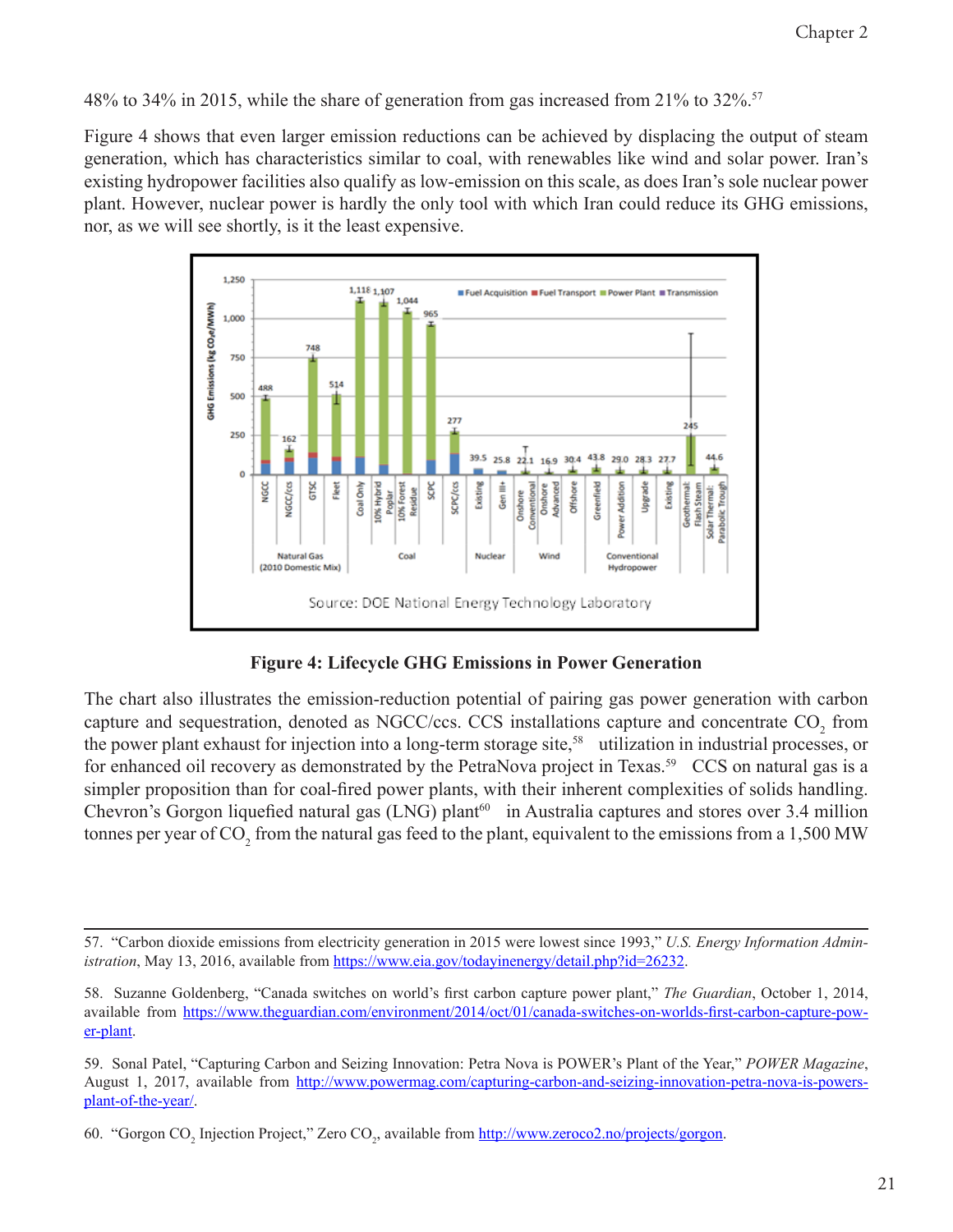NGCC plant.<sup>61</sup> Similar facilities have operated in the North Sea since 1996.<sup>62</sup>

Iran's power sector consumed 11.6 million tonnes of fuel oil in 2015—equivalent to around 200,000 barrels per day—resulting in approximately 37 million tonnes per year of  $CO_2$  emissions.<sup>63</sup> If that figure could be cut in half by shifting demand away from Iran's oil-burning steam plants and onto new, efficient NGCC power plants, it would go a long way to meeting the country's 4% emissions reduction pledge under the Paris Agreement. Eliminating oil power generation by substituting an equivalent capacity of wind or solar power would exceed that pledge.

Ending Iran's inefficient oil-based power generation would provide other significant benefits, especially in reducing local pollution. For Iran today, air quality is a more acute problem than climate change. Four of the 10 worst cities in the world for air pollution are in Iran, and despite clean-up efforts, Teheran's air is still labeled as "unhealthy" a third of the year.<sup>64</sup> A 2004 paper published in the Iranian Journal of Health Science and Engineering found that merely substituting natural gas for fuel oil virtually eliminated the SOx emissions of four of the country's power plants, while reducing smog-forming NOx by 45-80%. New NGCC power plants have very low emissions of such local pollutants.<sup>65</sup>

However, even if Iran were inclined to take this step, it must secure the additional gas supply, requiring additional upstream gas development, as well as an outlet for the displaced oil. As discussed in the next section, the latter concern is far from trivial, even for an oil-exporting nation like Iran.

#### *The Export Factor*

Prior to the imposition of the UN sanctions that were lifted after the signing of the JCPOA, Iran had the second-highest oil exports within the Organization of Oil Exporting Countries (OPEC), shipping over 2.5 million barrels per day (MBD) as recently as 2010.<sup>66</sup> Its recovery, post-sanctions, has been gradual, and conditions had changed in the interim. Iran's exports reached 2.1 MBD in  $2017<sup>67</sup>$  but that would only rank fourth, at best, within OPEC,<sup>68</sup> since the exports of both Iraq and the United Arab Emirates have grown in the meantime.

61. David Wogan, "Running the numbers on EPA's new CO<sub>2</sub> regulations: combined cycle stacks up well," *Scientific American*, September 20, 2013, available from [https://blogs.scientificamerican.com/plugged-in/running-the-numbers-on-epae28099s](https://blogs.scientificamerican.com/plugged-in/running-the-numbers-on-epae28099s-new-co2-regulations-combined-cycle-stacks-up-well/)[new-co2-regulations-combined-cycle-stacks-up-well/.](https://blogs.scientificamerican.com/plugged-in/running-the-numbers-on-epae28099s-new-co2-regulations-combined-cycle-stacks-up-well/)

62. "Sleipner CO<sub>2</sub> Storage," Global CCS Institute, available from [https://www.globalccsinstitute.com/projects/sleipner co2](https://www.globalccsinstitute.com/projects/sleipner%C2%A0co2-storage-project) [storage-project.](https://www.globalccsinstitute.com/projects/sleipner%C2%A0co2-storage-project)

63. "Iran, Islamic Republic of: Balances for 2015," International Energy Agency, available from [http://www.iea.org/statistics/](http://www.iea.org/statistics/statisticssearch/report/?year=2015&country=IRAN&product=Balances) [statisticssearch/report/?year=2015&country=IRAN&product=Balances](http://www.iea.org/statistics/statisticssearch/report/?year=2015&country=IRAN&product=Balances).

64. Caroline Mawer, "Air Pollution in Iran," *The BMJ*, 2014, available from [https://www.bmj.com/content/348/bmj.g1586.](https://www.bmj.com/content/348/bmj.g1586)

65. M. Ghiasseddin, "Comparison of Iran Power Plants Air Pollutants Before and After Shifting to Natural Gas," *Iranian Journal of Health Science and Engineering*, 2004, available from <http://www.bioline.org.br/pdf?se04008>.

66. "Oil Trade," Organization of the Petroleum Exporting Countries, available from [https://asb.opec.org/index.php/interactive](https://asb.opec.org/index.php/interactive-charts/oil-trade)[charts/oil-trade.](https://asb.opec.org/index.php/interactive-charts/oil-trade)

67. Irina Slav, "Iran Oil Exports Hit 777 Million Barrels in 2017," *OilPrice.Com*, January 2, 2018, available from [https://oil](https://oilprice.com/Latest-Energy-News/World-News/Iran-Oil-Exports-Hit-777-Million-Barrels-In-2017.html)[price.com/Latest-Energy-News/World-News/Iran-Oil-Exports-Hit-777-Million-Barrels-In-2017.html.](https://oilprice.com/Latest-Energy-News/World-News/Iran-Oil-Exports-Hit-777-Million-Barrels-In-2017.html)

68. "Annual Statistical Bulletin," Organization of the Petroleum Exporting Countries, 2017, available from [http://www.opec.](http://www.opec.org/opec_web/static_files_project/media/downloads/publications/ASB2017_13062017.pdf) [org/opec\\_web/static\\_files\\_project/media/downloads/publications/ASB2017\\_13062017.pdf](http://www.opec.org/opec_web/static_files_project/media/downloads/publications/ASB2017_13062017.pdf).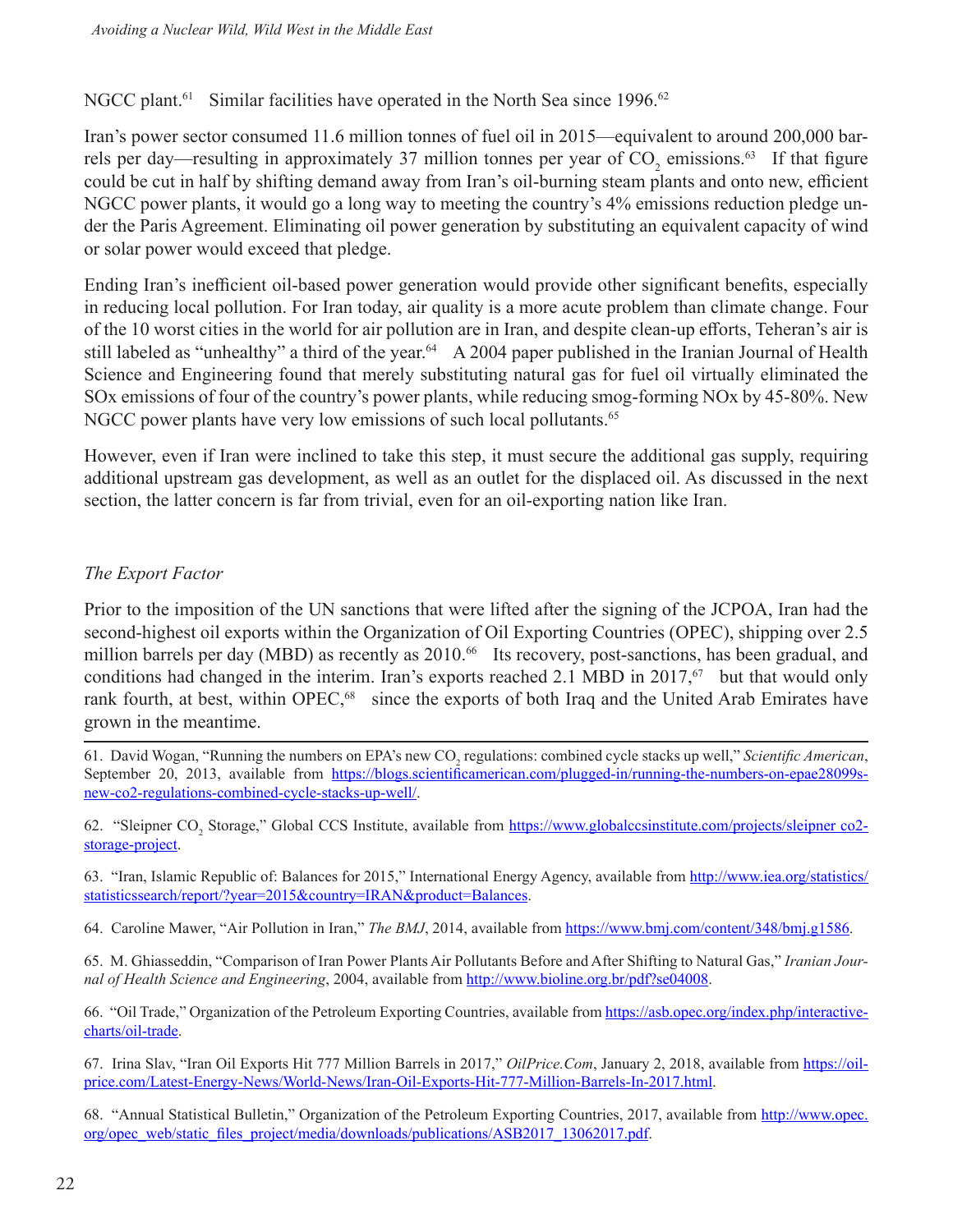Moreover, when sanctions ended, global oil markets were experiencing a severe slump caused by the rapid growth of U.S. shale oil production. Iran's resurgent exports compounded this situation until OPEC joined with Russia and other non-OPEC producing countries to restrain output and attempt to rebalance the global market and thereby shrink the significant bulge in global oil inventories that had accumulated.<sup>69</sup> Following the lifting of a decades-old restriction limiting exports of all but a select few U.S. oil grades, the U.S. has become a significant oil exporter in its own right, adding another new factor to the global market.<sup>70</sup>

With the oil market so delicately balanced, at least for the moment, and OPEC's members bound by their agreement with Russia, Iran would not necessarily be free to export additional oil liberated from power generation by a shift to other fuels or energy sources, even though the quantities are equivalent to roughly 10% of Iran's current oil exports. The fact that the fuel burned in Iran's steam plants is not crude oil, but rather a grade of residual fuel oil, complicates matters further.

Under a new regulation adopted in 2016, the International Maritime Organization (IMO) will restrict the global use in ocean-going vessels of high-sulfur fuel oil of the kind produced by Iran's refineries, starting on January 1, 2020.<sup>71</sup> The regulation cuts allowable sulfur content of the fuel from the current  $3.5\%$  to 0.5%, requiring very significant changes in refinery operations in order to meet these new specifications or supply the marine market with other types of fuel that already conform.

Few other outlets exist for such high-sulfur fuels, beyond continuing to burn them domestically. As described in a 2016 report by Platts, the global refining industry has several options for complying with the IMO's new rule, including the diversion of higher-quality fuel from other markets, shifting refinery inputs to higher quality crude oil, and investment in new process equipment to substantially reduce the sulfur content of this material or convert it into other, more acceptable products.<sup>72</sup> At this point the response appears to be a work in progress, with several of the above solutions having lead times that exceed the time remaining before implementation.73

So in order for Iran to displace enough fuel oil from power generation to make a material difference in its  $\mathrm{CO}_2$  emissions, or to create a new high-value product stream for domestic consumption or export, its refineries would have to install sufficient upgrading capacity to process these volumes, at a cost of billions of dollars. The potential returns on such an investment might be attractive, at least initially, but it would compete with desired investments in oil and gas development and production facilities. The alternative would be to attempt to sell this material at distressed prices to refiners elsewhere that already have such capacity.

Thus, in Iran's case, the rationale for justifying investments in renewable energy or nuclear power on the

69. Anjli Raval and David Sheppard, "Non-OPEC producers agree to cut oil output," *Financial Times*, December 10, 2016, available from [https://www.ft.com/content/4cd8dce2-beec-11e6-9bca-2b93a6856354.](https://www.ft.com/content/4cd8dce2-beec-11e6-9bca-2b93a6856354)

70. John Siciliano, "Oil exports climbing two years after 40-year-old ban lifted," *The Washington Examiner*, October 30, 2017, available from [https://www.washingtonexaminer.com/oil-exports-climbing-two-years-after-40-year-old-ban-lifted/ar](https://www.washingtonexaminer.com/oil-exports-climbing-two-years-after-40-year-old-ban-lifted/article/2638865)[ticle/2638865.](https://www.washingtonexaminer.com/oil-exports-climbing-two-years-after-40-year-old-ban-lifted/article/2638865)

71. "IMO sets 2020 date for ships to comply with low Sulphur fuel oil requirement," International Maritime Organization, October 28, 2016, available from <http://www.imo.org/en/MediaCentre/PressBriefings/Pages/MEPC-70-2020sulphur.aspx>.

72. Ned Molloy, "The IMO's 2020 Global Sulfur Cap: What a 2020 Sulfur-Constrained World Means for Shipping Lines, Refineries, and Bunker Suppliers," *S&P Global*, October 2016, available from [https://www.platts.com/](https://www.platts.com/IM.Platts.Content/InsightAnalysis/IndustrySolutionPapers/SR-IMO-2020-Global-sulfur-cap-102016.pdf) [IM.Platts.Content/InsightAnalysis/IndustrySolutionPapers/SR-IMO-2020-Global-sulfur-cap-102016.pdf](https://www.platts.com/IM.Platts.Content/InsightAnalysis/IndustrySolutionPapers/SR-IMO-2020-Global-sulfur-cap-102016.pdf).

73. Melissa Manning, "New Low-Sulfur Requirements for Marine Bunker Fuels Causing Scramble for Refiners and Shippers, HIS Markit Says," *BusinessWire*, August 28, 2017, available from [https://www.businesswire.com/news/](https://www.businesswire.com/news/home/20170828005198/en/New-Low-Sulfur-Requirements-Marine-Bunker-Fuels-Causing) [home/20170828005198/en/New-Low-Sulfur-Requirements-Marine-Bunker-Fuels-Causing](https://www.businesswire.com/news/home/20170828005198/en/New-Low-Sulfur-Requirements-Marine-Bunker-Fuels-Causing).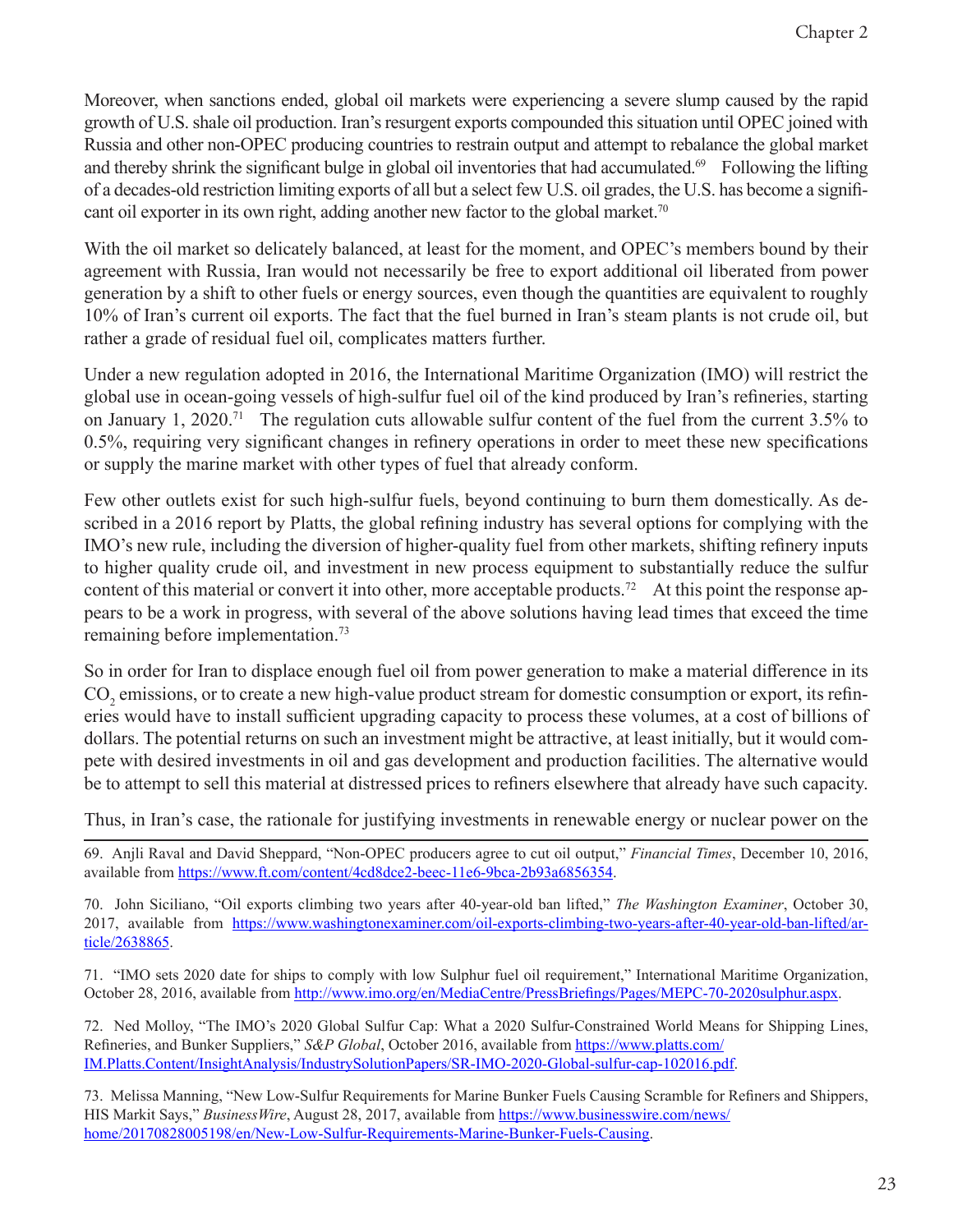basis of freeing-up oil currently used in power generation for export at a favorable economic uplift looks highly questionable. Under the circumstances, it appears that at least until significant investments have been made in Iran's oil refineries, new generation from either renewable or nuclear sources would instead compete directly with gas-fired power generation, and ultimately with the economics of future gas development and exports.

Iran is already a modest net exporter of gas. As noted in the above section, all of Iran's present gas exports occur via pipeline. Any significant increase in exports would likely have to be in the form of LNG, requiring investment in liquefaction facilities, in tandem with investment in additional production to provide the large, stable supply of natural gas necessary to support the multi-decade economics of LNG development.

Several LNG projects have been proposed for Iran but some have subsequently been withdrawn, including one with India's state oil and gas company, ONGC.<sup>74</sup> Russian company Gazprom reportedly signed an agreement for LNG with Iran in late 2017.<sup>75</sup> Other possibilities such as floating LNG facilities have also been raised, yet all of these potential projects face significant uncertainties as the global market absorbs the output of new LNG facilities in Australia and the onset of LNG exports backed by U.S. shale gas.<sup>129</sup> Significantly, French oil major Total's agreement to invest in the development of the South Pars gas field is intended to supply Iran's *domestic* market.76

Fundamentally, Iran has gas to export, whether from reserves still in the ground or liberated from current power generation needs. For more than a decade the key to large-scale gas development—and hence exports—by Iran has been access to the necessary technology and finance, and by far the largest impediment to both has been Iran's nuclear program and the suspicions that have surrounded it. In principle, the JCPOA addressed those. However, doubts about the sustainability of the agreement, particularly with regard to continued U.S. participation under the current administration, leave a cloud over the attractiveness of international investment in Iran's energy sector.<sup>77</sup>

Nor are these investment needs small. In August 2017 Iran's oil minister Zanganeh cited a figure of \$200 billion over five years to revitalize Iran's oil and gas industry and capitalize on its opportunities.<sup>78</sup> Up to three-fourths of that should come from foreign investment. In this context recent deals with companies like Total represent only a down payment.

Gathering the required sums could prove challenging. The global oil and gas industry has more potential opportunities today than it appears to have the appetite to pursue. A bruising oil price slump from 2014-16 caused most international oil companies to reduce their capital budgets. The rapid post-slump recovery of U.S. shale

74. "OVL Drops Plan to Build Iran LNG Facility," *The Hindu*, February 26, 2018, available from [http://www.thehindu.com/](http://www.thehindu.com/todays-paper/tp-business/ovl-drops-plan-to-build-iran-lng-facility/article22853465.ece) [todays-paper/tp-business/ovl-drops-plan-to-build-iran-lng-facility/article22853465.ece](http://www.thehindu.com/todays-paper/tp-business/ovl-drops-plan-to-build-iran-lng-facility/article22853465.ece).

75. "Gazprom in Iran LNG Cooperation Deal," *LNG World News*, December 13, 2017, available from [https://www.lngworld](https://www.lngworldnews.com/gazprom-in-iran-lng-cooperation-deal/)[news.com/gazprom-in-iran-lng-cooperation-deal/](https://www.lngworldnews.com/gazprom-in-iran-lng-cooperation-deal/).

76. Karen Thomas, "Iran Ponders LNG," *LNG World Shipping*, November 8, 2017, available from [http://www.lngworldship](http://www.lngworldshipping.com/news/view,iran-ponders-lng_49826.htm)[ping.com/news/view,iran-ponders-lng\\_49826.htm.](http://www.lngworldshipping.com/news/view,iran-ponders-lng_49826.htm)

77. Najmeh Bozorgmehr and Michael Stothard, "Iran to Sign \$4.8bn Gas Deal with Total," *Financial Times*, July 2, 2017, available from [https://www.ft.com/content/3b530f02-5f1d-11e7-8814-0ac7eb84e5f1.](https://www.ft.com/content/3b530f02-5f1d-11e7-8814-0ac7eb84e5f1)

78. Jeremy Diamond, "Trump issues warning, but continues to honor Iran deal," *CNN*, January 12, 2018, available from [https://](https://www.cnn.com/2018/01/12/politics/president-donald-trump-iran-deal-waiver/index.html) [www.cnn.com/2018/01/12/politics/president-donald-trump-iran-deal-waiver/index.html.](https://www.cnn.com/2018/01/12/politics/president-donald-trump-iran-deal-waiver/index.html)

79. "Foreign funds for Iran's oil sector a top priority: Zanganeh," Iran Daily, August 21, 2017, available from [http://www.iran](http://www.iran-daily.com/News/199102.html?catid=3&title=Foreign-funds-for-Iran-s-oil-sector-a-top-priority�Zanganeh)[daily.com/News/199102.html?catid=3&title=Foreign-funds-for-Iran-s-oil-sector-a-top-priority—Zanganeh](http://www.iran-daily.com/News/199102.html?catid=3&title=Foreign-funds-for-Iran-s-oil-sector-a-top-priority�Zanganeh).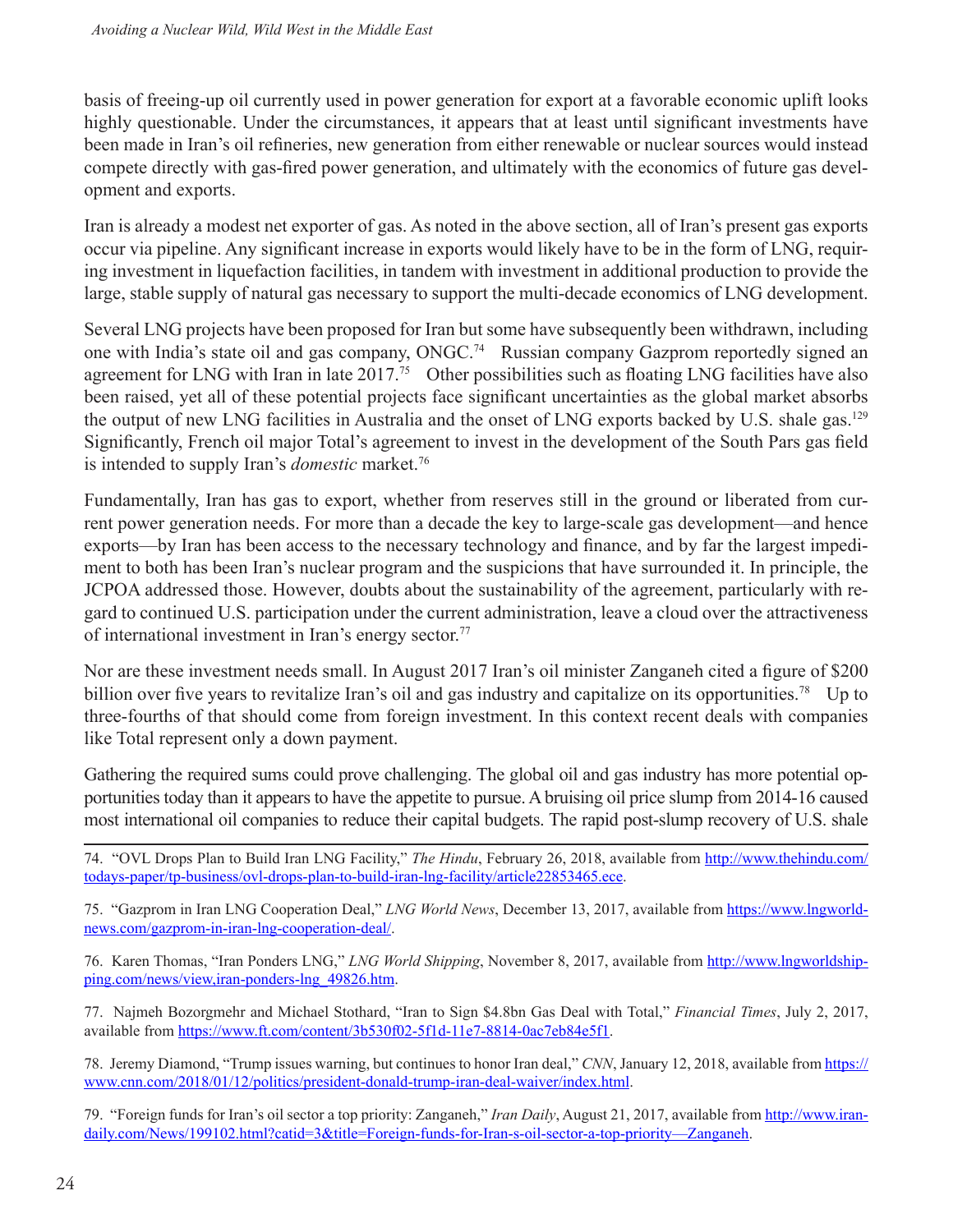drilling is a factor, as well, moderating near-term prices while offering quicker returns on investment, compared to most large conventional oil and gas projects, such as those on offer in Iran. The result is something of a buyer's market in "upstream" opportunities. That may explain why BP, the 5th largest international oil company by market capitalization, has opted out of investment in Iran at this point.<sup>80</sup>

#### *Comparing the Costs of Iran's Electricity Options*

The global energy industry is experiencing change on an enormous scale, particularly when it comes to the shifting future mix of generation that will meet growing demand for electricity. The most recent forecasts from organizations like the International Energy Agency and U.S. Energy Information Administration have increased the share likely to be taken by wind, solar and other renewable energy sources, along with slower but steady growth for natural gas, while moderating their view of the future market share of nuclear power. (See Figure 5)



#### **Figure 5: Renewables and Gas Lead World Electricity Capacity Growth**

These shifts reflect sharp changes in conventional wisdom since the middle of the last decade. Notions of "peak oil" and its corollary, "peak gas," have wilted under a wave of production from conventional and non-conventional oil and gas resources, depressing prices and instilling a new sense of abundance. Meanwhile, renewables seemed likely to remain expensive well into the future have become competitive with conventional power plants, at least where the resources they tap are plentiful.

By contrast, after the recent cancellation of a flagship nuclear power project in South Caroline, the expected U.S. "nuclear renaissance" has dwindled to a pair of reactors under construction in Georgia. Projects in France, Finland, and the UK have experienced severe cost and schedule over-runs, while Germany is abandoning nuclear power even as it's policy of "Energiewende"—literally "energy turn"— seeks to reduce GHG emissions by increasing the share of wind and solar power.<sup>81</sup>

<sup>80.</sup> Andrew Ward, "BP O opts out of Iran deals ahead of Trump hard line on Tehran," *Financial Times*, January 2, 2017, available from<https://www.ft.com/content/b73c0e9e-ce7b-11e6-b8ce-b9c03770f8b1>.

<sup>81.</sup> Rebecca Staudenmaier, "Germany's nuclear phase-out explained," *DW*, June 15, 2017, available from [http://www.dw.com/](http://www.dw.com/en/germanys-nuclear-phase-out-explained/a-39171204)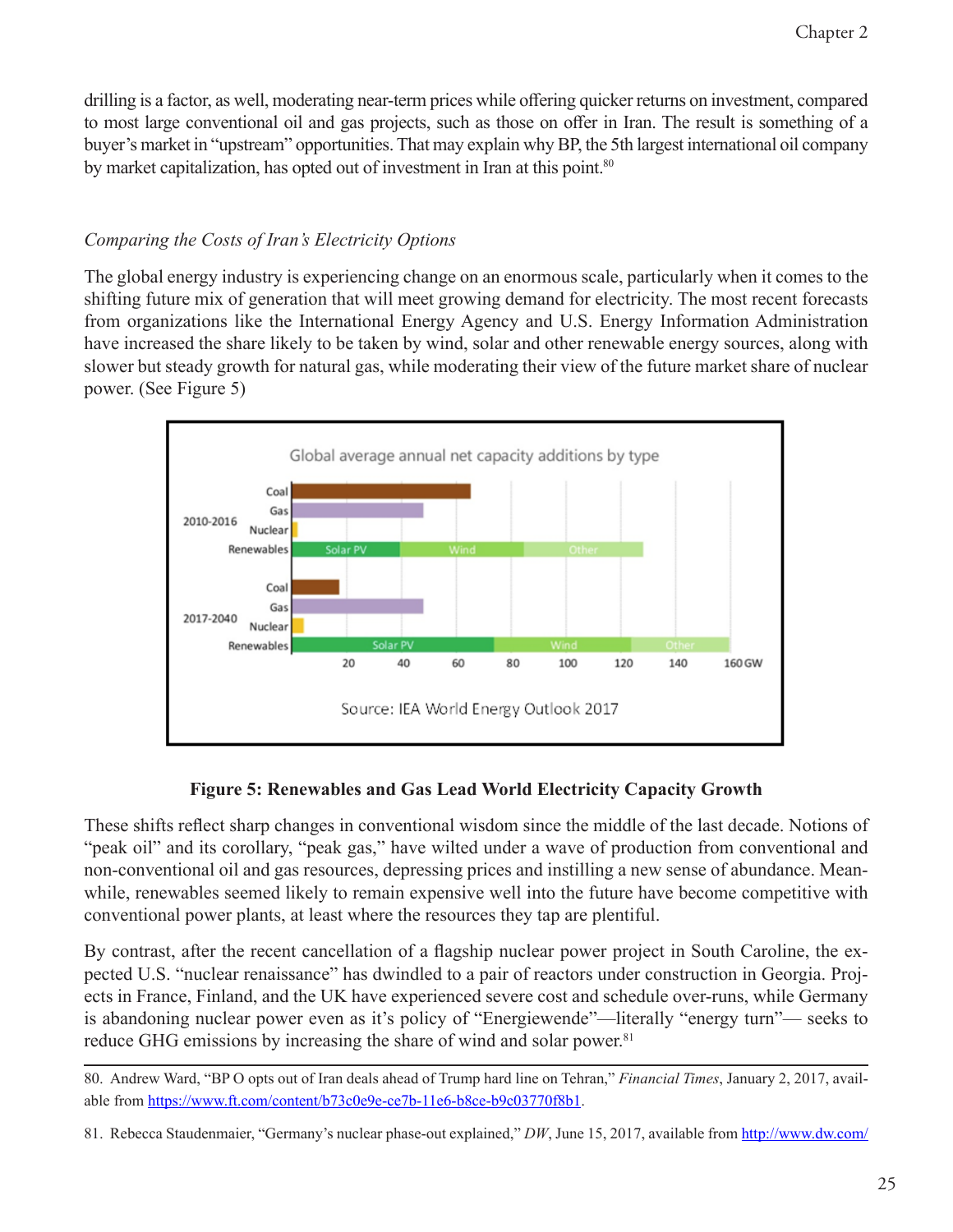The result of these developments has been a surprising rearrangement of the relative cost of the main electric generation options. The "gold standard" for comparing the economics of these technologies is the "levelized cost of energy," or LCOE. It takes into account the differences among power sources with low capital but high lifetime fuel costs, and others with high capital costs but low or even essentially zero fuel expenses, along with differences in the timing of construction or installation.

Figure 6 below depicts ranges of LCOEs in U.S. dollars per MWh for a broad array of generating technologies on a consistent set of assumptions concerning fuel prices, interest rates, and policies—in this case in the absence of technology-specific subsidies such as the tax credits or "feed-in tariffs" that renewables have enjoyed in a number of markets. The analysis was performed by Lazard in 2016. The range bars for solar PV, gas combined cycle, and nuclear power have been highlighted for clarity.



Certain Alternative Energy generation technologies are cost-competitive with conventional generation technologies under some scenarios; such observation does not take into account potential social and environmental externalities (e.g., social costs of distributed generation, environmental consequences of certain conventional generation technologies, etc.), reliability or intermittency-related considerations (e.g., transmission and back-up generation costs associated with certain Alternative Energy technologies)



## Source: Lazard "Levelized Cost of Energy Analysis - Version 10.0"

#### **Figure 6: Unsubsidized Levelized Cost of Energy Comparision**

As shown here both NGCC (gas combined cycle) and utility-scale solar power appear to be considerably cheaper than nuclear power in the absence of subsidies, even without considering local factors like Iran's abundant sunshine and effective natural gas prices much lower than the U.S. prices on which this analysis was based.

The analysis is also sensitive to the cost of capital. With inflation as high as in Iran, and high interest rates, capital-intensive projects that require investment over a period of years, such as nuclear power plants, would see their LCOE shift to the right (higher).<sup>82</sup>

Recent solar power bids in Saudi Arabia, coming in below the LCOE range at an effective price less than

[en/germanys-nuclear-phase-out-explained/a-39171204.](http://www.dw.com/en/germanys-nuclear-phase-out-explained/a-39171204)

<sup>82. &</sup>quot;Iran – Economic Forecasts – 2018-2020 Outlook," *Trading Economics*, available from [https://tradingeconomics.com/](https://tradingeconomics.com/iran/forecast) [iran/forecast.](https://tradingeconomics.com/iran/forecast)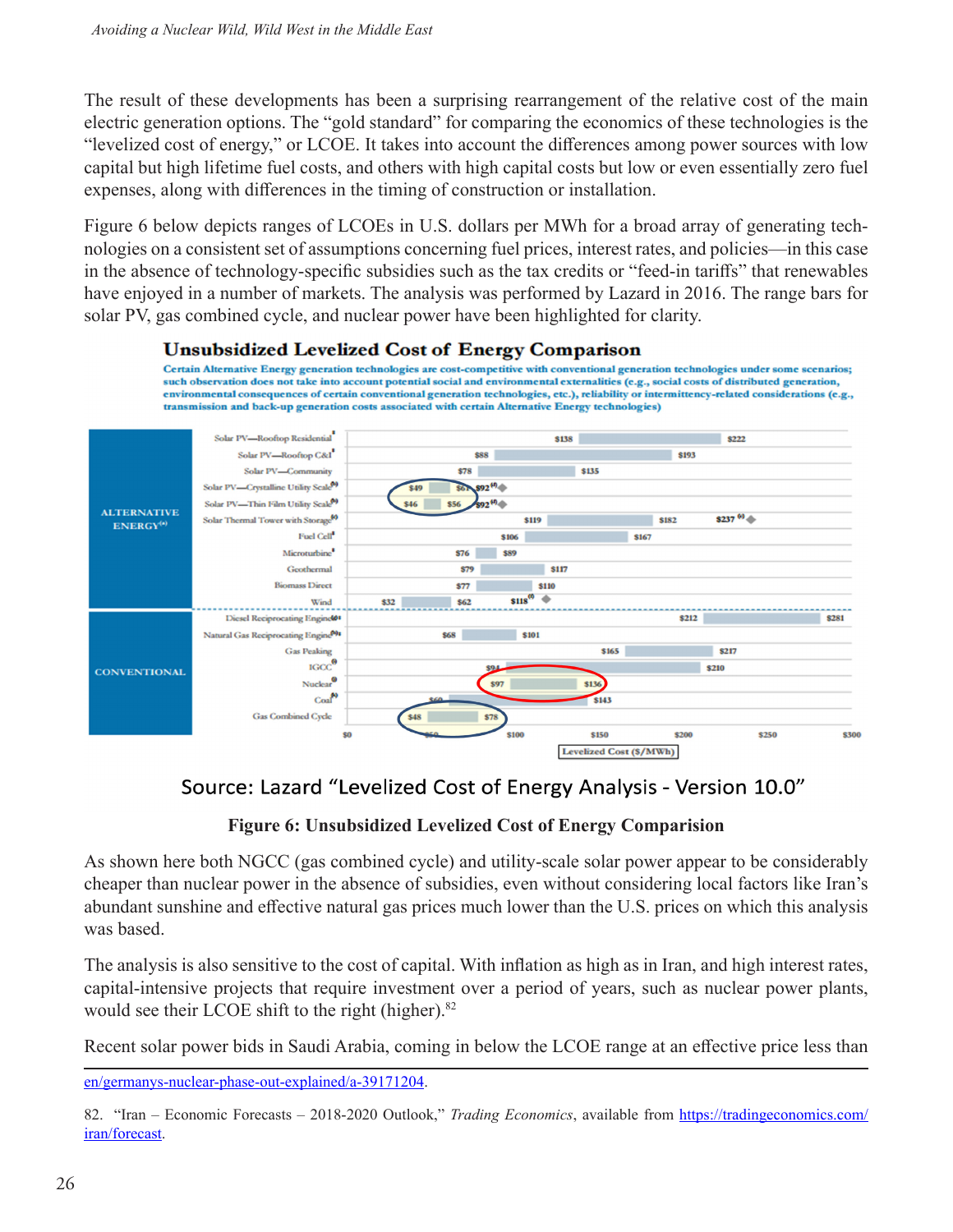\$20/MWh, suggest how much solar prices have fallen just in the last two years.<sup>83</sup> It also highlights the advantage of regions with very high annual "insolation" or solar intensity.

In addition to the helpful decline in the cost of solar power, the deployment of renewables in Iran benefits from policies instituted by the government to promote it, directly and indirectly. These include a five-year feed-in-tariff (FIT), paying solar developers an above-market rate for their electricity production, equivalent to  $$0.15$  per kilowatt-hour (kWh).<sup>84</sup>

Another policy advancing renewables less directly is the legislated privatization of Iran's state-owned generators.<sup>85</sup> The government aims to increase private ownership of the power sector from the current 60% to 80%, while increasing annual renewable energy installation to 1,000 MW. With few of Iran's utility customer paying enough for electricity to cover the cost of generating it, renewables could become the most profitable generating assets, as long as the FIT remains in place.

#### *Conclusions*

Iran's energy economy is fueled by a few crucial inputs and driven to meet a relatively small set of needs. On the supply side of this ledger, the hydrocarbon resources within its territory are abundant and, in the case of natural gas, unsurpassed. On the demand side, the country's economy requires rising energy production to provide export revenue, sustain GDP growth, and meet the needs of consumers. Increasingly, the energy supplied within the country must be cleaner, both to reduce endemic urban air pollution and to meet the commitments Iran made under the Paris climate agreement.

However, when it comes to the other crucial input to the energy sector, the investment needed to develop Iran's resources and convert them into usable domestic energy or exportable goods, the industry is capitalconstrained. That is not unusual when the government owns the oil and gas reserves, pipelines, refineries, and export facilities, as well as deciding how the significant cash flows generated by oil exports will be spent. Funds that in a publicly traded oil company would be reinvested in future production are often diverted to other purposes for which the government needs cash.

This explains why, despite external oil sales of around \$36 billion in 2016, Iran must seek foreign investors to participate in the continued exploitation of its share of the massive South Pars gas field and the revitalization of its oil fields.<sup>86</sup> It also explains why the sanctions imposed by the UN and the United States were effective in coercing Iran into the negotiations that led to the Joint Comprehensive Plan of Action on its nuclear program.

If the goal of Iran's energy sector is to produce as much energy as affordably possible for the growth of its domestic economy and energy exports, then the country's government appears to have better, more costeffective options available than to spend scarce capital on a robust build-out of nuclear power plants and

<sup>83.</sup> Travis Hoium, "Middle East's Low Solar Prices are a Game Changer," *The Motley Fool*, October 10, 2017, available from [https://www.fool.com/investing/2017/10/10/middle-easts-low-solar-prices-are-a-game-changer.aspx.](https://www.fool.com/investing/2017/10/10/middle-easts-low-solar-prices-are-a-game-changer.aspx)

<sup>84.</sup> Ian Clover and Hans-Christoph Neidlein, "Iran reveals 5 GW plans for solar and wind."

<sup>85. &</sup>quot;Iran Gov't Divesting Stake in Thermal Power Plants," *Financial Tribune*, February 4, 2018, available from [https://finan](https://financialtribune.com/articles/energy/81327/iran-govt-divesting-stake-in-thermal-power-plants)[cialtribune.com/articles/energy/81327/iran-govt-divesting-stake-in-thermal-power-plants](https://financialtribune.com/articles/energy/81327/iran-govt-divesting-stake-in-thermal-power-plants).

<sup>86. &</sup>quot;OPEC net oil export revenue streams in 2016, by member country," *Statista*, available from [https://www.statista.com/](https://www.statista.com/statistics/223231/opec-net-oil-export-revenue-streams-by-country/) [statistics/223231/opec-net-oil-export-revenue-streams-by-country/](https://www.statista.com/statistics/223231/opec-net-oil-export-revenue-streams-by-country/).